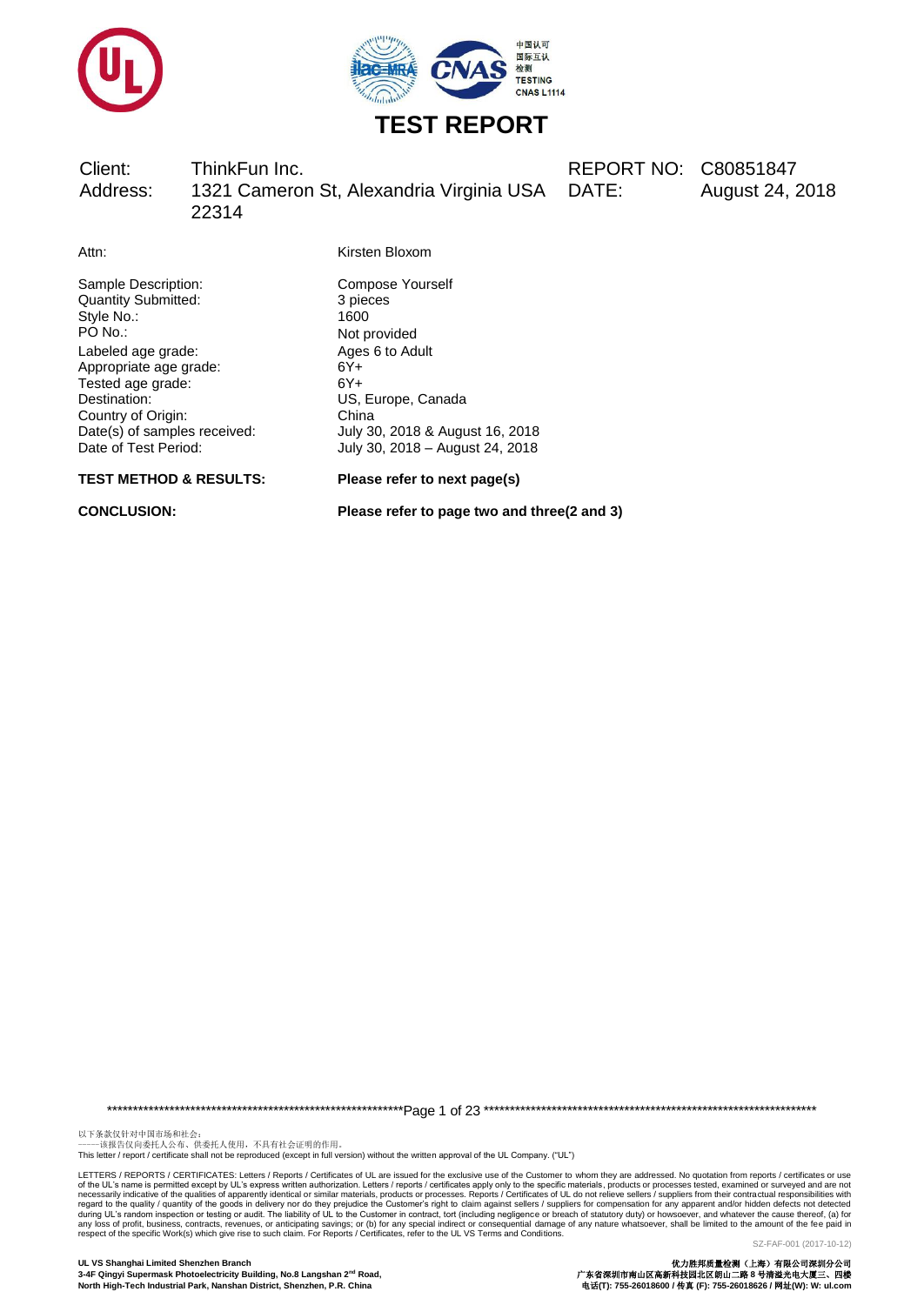



| Client:  | ThinkFun Inc.                                  | REPORT NO: C80851847 |                 |
|----------|------------------------------------------------|----------------------|-----------------|
| Address: | 1321 Cameron St, Alexandria Virginia USA DATE: |                      | August 24, 2018 |
|          | 22314                                          |                      |                 |

#### **CONCLUSION:**

| ASTM F963-17 Physical & Mechanical Requirements                                                                                                                 | <b>PASS</b>                 |
|-----------------------------------------------------------------------------------------------------------------------------------------------------------------|-----------------------------|
| 16 CFR 1500 Physical & Mechanical Requirements                                                                                                                  | <b>PASS</b>                 |
| Canada Toys Regulations SOR/2011-17 And Regulations Amending Toys Regulations SOR/2016-195<br>&SOR/2016-302 Physical And Mechanical Requirements                | <b>PASS</b>                 |
| EN 71-1:2014 Mechanical & Physical Properties                                                                                                                   | <b>PASS</b>                 |
| <b>ASTM F963-17 Flammability Requirements</b>                                                                                                                   | <b>PASS</b>                 |
| Flammability Requirements For Fabric: ASTM F963-17, Annex A6                                                                                                    | <b>PASS</b>                 |
| 16 CFR 1500.3 (c) (6) (vi) / 16 CFR 1500.44 Flammability Requirements                                                                                           | <b>PASS</b>                 |
| Canada Toys Regulations SOR/2011-17 And Regulations Amending Toys Regulations                                                                                   | <b>PASS</b>                 |
| SOR/2016-195 &SOR/2016-302 Flammability Requirements (Cellulose Nitrate And Celluloid)                                                                          |                             |
| EN 71-2:2011+A1:2014 Flammability                                                                                                                               | <b>PASS</b>                 |
| Flammability Requirements For Textile Fibres: SOR/2016-194                                                                                                      | <b>PASS</b>                 |
| Total Heavy Metals In Packaging [NERC Heavy Metals in Packaging Wastes]                                                                                         | <b>PASS</b>                 |
| Soluble Migrated Elements [ASTM F963-17 Section 4.3.5.1 (2), 4.3.5.2 (2)(b) & 8.3]                                                                              | <b>PASS</b>                 |
| Total Lead Content In Substrates [ASTM F963-17 Section 4.3.5.2 (2)(a)]                                                                                          | <b>PASS</b>                 |
| Total Lead Content In Paints And Surface Coatings [ASTM F963-17 Section 4.3.5.1(1)]                                                                             | <b>PASS</b>                 |
| Determination Of Migration Of Cadmium [ASTM F963-17 Clause 4.3.5.2(2c)]                                                                                         | NOT APPLICABLE <sup>#</sup> |
| Total Lead Content In Substrates [Consumer Product Safety Improvement Act Of 2008 Section 101]                                                                  | <b>PASS</b>                 |
| <b>Total Lead Content In Paints And Surface Coatings</b>                                                                                                        | <b>PASS</b>                 |
| [Consumer Product Safety Improvement Act Of 2008 Section 101]                                                                                                   |                             |
| Total Lead Content In Paints And Surface Coatings [16 CFR 1303]                                                                                                 | <b>PASS</b>                 |
| <b>Total Lead Content In Substrates</b>                                                                                                                         | <b>PASS</b>                 |
| [California Proposition 65 Settlements Of Alameda Superior Court RG07356892]                                                                                    |                             |
| Total Lead Content In Paint And Surface Coatings                                                                                                                | <b>PASS</b>                 |
| [California Proposition 65 Settlements Of Alameda Superior Court RG07356892]                                                                                    |                             |
| Prohibition Of Children's Toys And Child Care Articles Containing Specified Phthalates<br>[16 CFR 1307.3]                                                       | <b>PASS</b>                 |
| Total Phthalates Content [California Proposition 65 Settlements Of County Of Sacramento                                                                         | NOT APPLICABLE <sup>#</sup> |
| Case Number 07AS04683, And The Alameda Superior Court Case Numbers BG07350969,<br>RG08367601, RG07351032 And RG08378050]                                        |                             |
| Specific Substance In Surface Coatings [Canada Toys Regulations (SOR/2011-17), Toxicological<br>Hazards, Section 23 With SOR/2016-195 & SOR/2016-302 Amendment] | <b>PASS</b>                 |
| Total Lead And Mercury In Surface Coatings [Canada Toys Regulations (SOR/2011-17)                                                                               | <b>PASS</b>                 |
| With SOR/2016-195 & SOR/2016-302 Amendment, Toxicological Hazards, Section 23 And                                                                               |                             |
| SOR/2016-193 Surface Coating Materials Regulations]                                                                                                             |                             |
| Total Phthalates Content In Toys And Child Care Articles [Phthalates Regulation SOR/2016-188<br>Phthalates Content]                                             | <b>PASS</b>                 |
| Total Lead Content [Canada Consumer Products Containing Lead (Contact With Mouth) Regulations<br>(SOR/2016-171 Amending SOR/2010-273)]                          | NOT APPLICABLE <sup>#</sup> |
| Total Heavy Metals In Packaging [94/62/EC]                                                                                                                      | <b>PASS</b>                 |
| Migration Of Certain Elements [EN71-3: 2013 + A3:2018 Under 2009/48/EC Toy Safety Directive]                                                                    | NOT APPLICABLE <sup>#</sup> |

\*\*\*\*\*\*\*\*\*\*\*\*\*\*\*\*\*\*\*\*\*\*\*\*\*\*\*\*\*\*\*\*\*\*\*\*\*\*\*\*\*\*\*\*\*\*\*\*\*\*\*\*\*\*\*\*\*Page 2 of 23 \*\*\*\*\*\*\*\*\*\*\*\*\*\*\*\*\*\*\*\*\*\*\*\*\*\*\*\*\*\*\*\*\*\*\*\*\*\*\*\*\*\*\*\*\*\*\*\*\*\*\*\*\*\*\*\*\*\*\*\*\*\*\*\*

以下条款仅针对中国市场和社会: -----该报告仅向委托人公布、供委托人使用,不具有社会证明的作用。

This letter / report / certificate shall not be reproduced (except in full version) without the written approval of the UL Company. ("UL")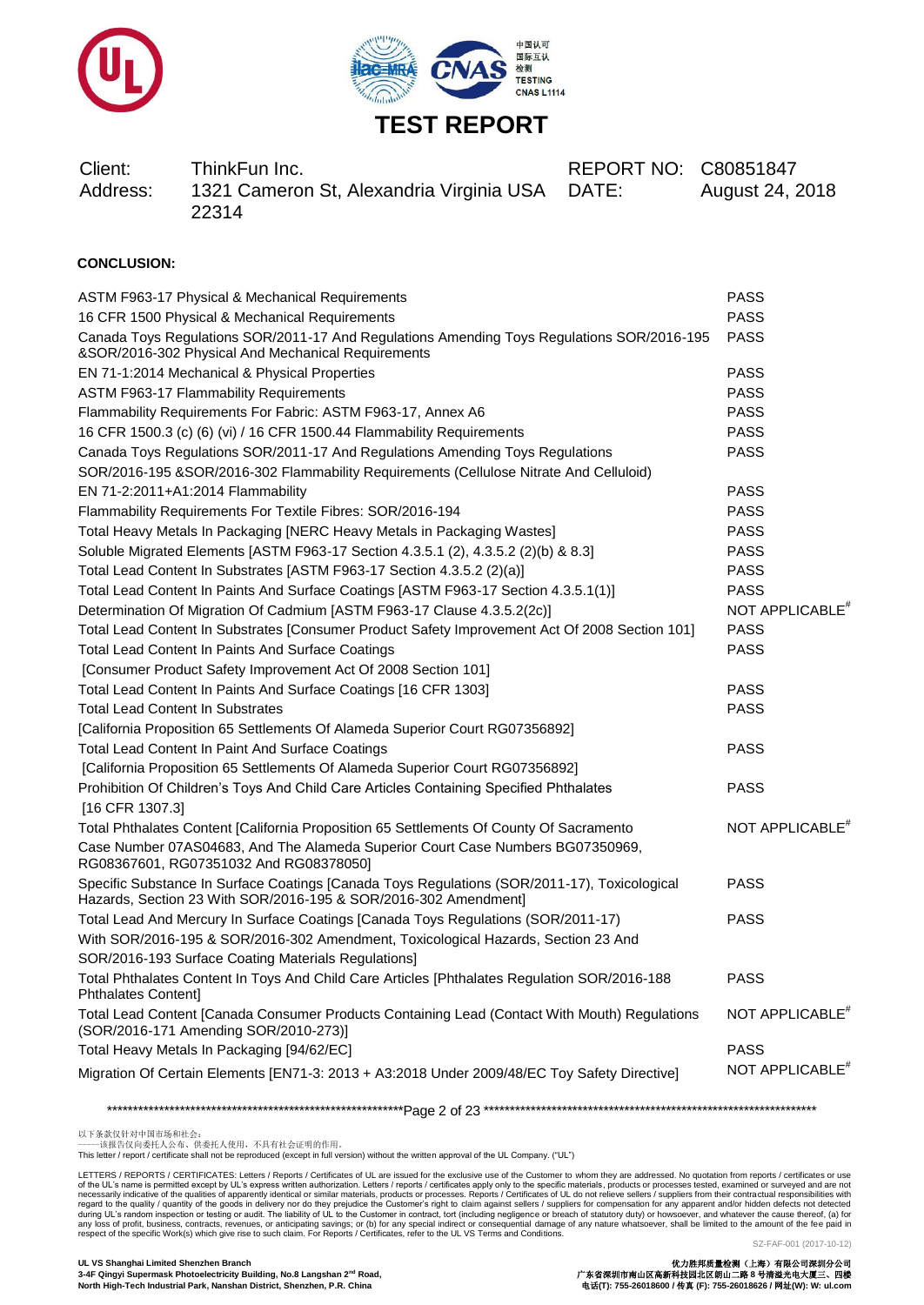



| Client:  | ThinkFun Inc.                                  | REPORT NO: C80851847 |                 |
|----------|------------------------------------------------|----------------------|-----------------|
| Address: | 1321 Cameron St, Alexandria Virginia USA DATE: |                      | August 24, 2018 |
|          | 22314                                          |                      |                 |

#### **CONCLUSION:**

Total Cadmium Content In Plastic [Point 23 Of The Annex XVII Of The Regulation (EC) No. 1907/2006 (REACH) With Further Amendment] PASS Total Cadmium Content In Surface Coating [Point 23 Of The Annex XVII Of The Regulation (EC) No. 1907/2006 (REACH) With Further Amendment] PASS Total Phthalates Content In Toys And Child Care Articles [Point 51, 52 Of The Annex XVII Of The Regulation (EC) No. 1907/2006 (REACH) With Further Amendment] PASS Determination of Azo Colorants [Regulation (EC) No. 1907/2006 on REACH Annex XVII Item No. 43 And Appendix 8 As Amended By Commission Regulation (EC) No. 552/2009] PASS

#: There is no component on the submitted test samples under the testing scopes.

*For and on behalf of*: UL VS Shanghai Limited Shenzhen Branch

 $\times$ avib

David Mo Assistant Manager- Toys Department

#### **Important Notes**:

The results relate only to the samples tested.

Lulu Tang

Lulu Yang Senior Technical Officer Chemical Department

\*\*\*\*\*\*\*\*\*\*\*\*\*\*\*\*\*\*\*\*\*\*\*\*\*\*\*\*\*\*\*\*\*\*\*\*\*\*\*\*\*\*\*\*\*\*\*\*\*\*\*\*\*\*\*\*\*Page 3 of 23 \*\*\*\*\*\*\*\*\*\*\*\*\*\*\*\*\*\*\*\*\*\*\*\*\*\*\*\*\*\*\*\*\*\*\*\*\*\*\*\*\*\*\*\*\*\*\*\*\*\*\*\*\*\*\*\*\*\*\*\*\*\*\*\*

以下条款仅针对中国市场和社会: -----该报告仅向委托人公布、供委托人使用,不具有社会证明的作用。

This letter / report / certificate shall not be reproduced (except in full version) without the written approval of the UL Company. ("UL")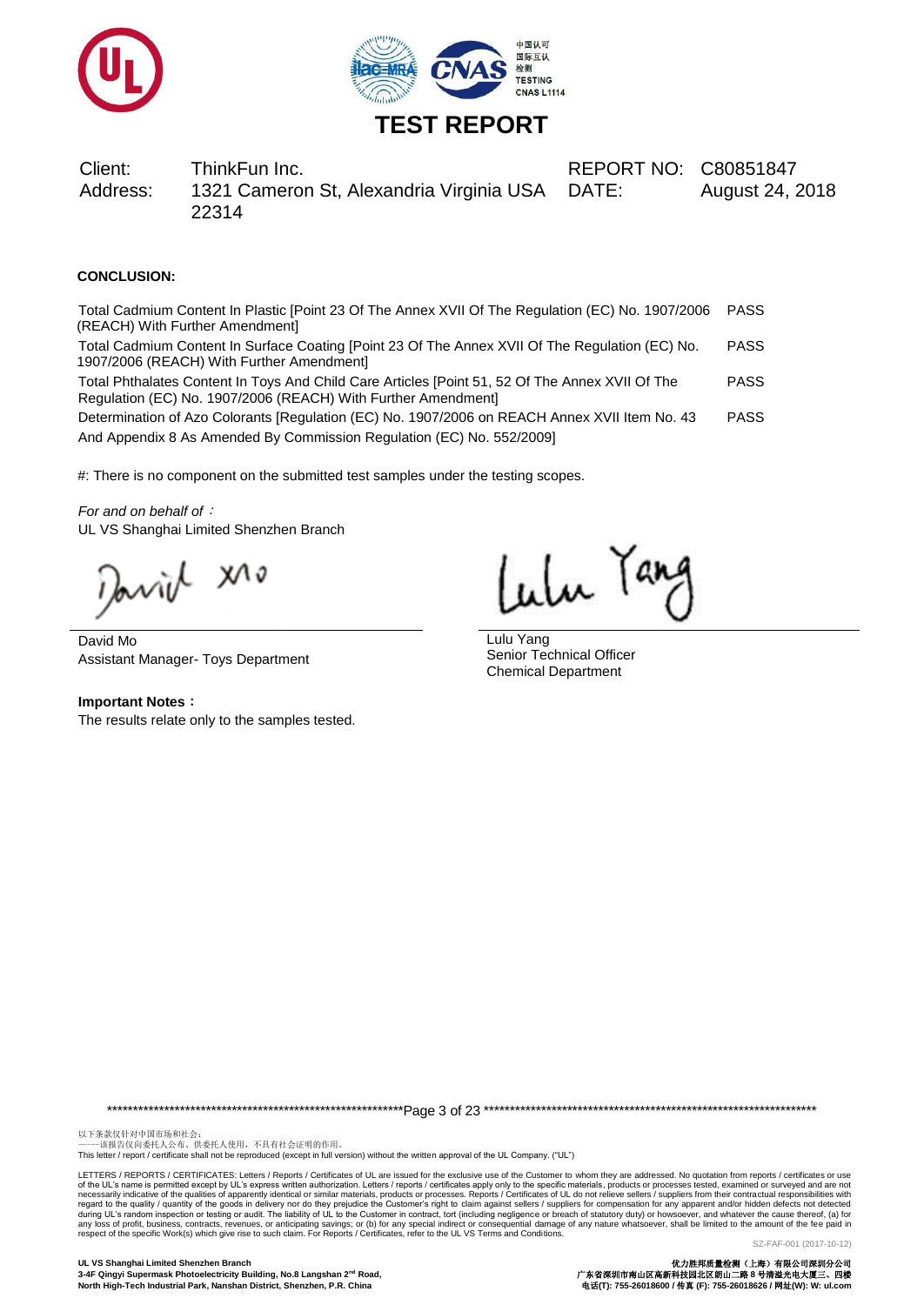



Client: ThinkFun Inc. REPORT NO: C80851847 Address: 1321 Cameron St, Alexandria Virginia USA 22314 DATE: August 24, 2018

#### **TEST RESULTS**

**1. MECHANICAL AND PHYSICAL TEST**

### **1.1 AS PER ASTM STANDARD CONSUMER SAFETY SPECFICATION FOR TOYS SAFETY F963-17**

**The following clauses are identified to be applicable: Age grading for testing : Ages 6+ Samples Quantity : 1 piece**

| <b>Clause</b> | <b>Test Items</b>                                               | <b>Assessment</b> |
|---------------|-----------------------------------------------------------------|-------------------|
| 4.1           | Material(visual check on cleanness)                             | P                 |
| 4.3.7         | Stuffing Materials (Visual Check On Contaminations)             | <b>NA</b>         |
| 4.5           | Sound producing toys                                            | <b>NA</b>         |
| 4.6           | <b>Small Objects</b>                                            | <b>NA</b>         |
| 4.7           | <b>Accessible Edges</b>                                         | P                 |
| 4.8           | Projections                                                     | <b>NA</b>         |
| 4.9           | <b>Accessible Points</b>                                        | P                 |
| 4.10          | Wires Or Rods                                                   | <b>NA</b>         |
| 4.11          | <b>Nails And Fasteners</b>                                      | <b>NA</b>         |
| 4.12          | <b>Plastic Film</b>                                             | <b>NA</b>         |
| 4.13          | <b>Folding Mechanisms And Hinges</b>                            | <b>NA</b>         |
| 4.14          | Cords, Straps And Elastics                                      | <b>NA</b>         |
| 4.15          | <b>Stability And Over-Load Requirements</b>                     | <b>NA</b>         |
| 4.16          | <b>Confined Spaces</b>                                          | <b>NA</b>         |
| 4.17          | <b>Wheels, Tires And Axles</b>                                  | <b>NA</b>         |
| 4.18          | Holes, Clearance, And Accessibility Of Mechanisms               | <b>NA</b>         |
| 4.19          | Simulated Protective Devices, Such As Helmets, Hats And Goggles | <b>NA</b>         |
| 4.20          | Pacifiers                                                       | <b>NA</b>         |
| 4.21          | Projectile Toys                                                 | <b>NA</b>         |
| 4.22          | <b>Teethers And Teething Toys</b>                               | <b>NA</b>         |
| 4.23          | Rattles                                                         | <b>NA</b>         |
| 4.24          | <b>Squeeze Toys</b>                                             | <b>NA</b>         |
| 4.25          | <b>Battery Operated Toys</b>                                    | <b>NA</b>         |
| 4.26          | Toys Intended To Be Attached To A Crib Or Playpen               | <b>NA</b>         |
| 4.27          | <b>Stuffed And Beanbag-Type Toys</b>                            | <b>NA</b>         |
| 4.28          | <b>Stroller And Carriage Toys</b>                               | <b>NA</b>         |
| 4.29          | <b>Art Materials</b>                                            | <b>NA</b>         |
| 4.30          | <b>Toy Gun Marking</b>                                          | <b>NA</b>         |
| 4.31          | <b>Balloons</b>                                                 | <b>NA</b>         |

\*\*\*\*\*\*\*\*\*\*\*\*\*\*\*\*\*\*\*\*\*\*\*\*\*\*\*\*\*\*\*\*\*\*\*\*\*\*\*\*\*\*\*\*\*\*\*\*\*\*\*\*\*\*\*\*\*Page 4 of 23 \*\*\*\*\*\*\*\*\*\*\*\*\*\*\*\*\*\*\*\*\*\*\*\*\*\*\*\*\*\*\*\*\*\*\*\*\*\*\*\*\*\*\*\*\*\*\*\*\*\*\*\*\*\*\*\*\*\*\*\*\*\*\*\*

以下条款仅针对中国市场和社会: -----该报告仅向委托人公布、供委托人使用,不具有社会证明的作用。

This letter / report / certificate shall not be reproduced (except in full version) without the written approval of the UL Company. ("UL")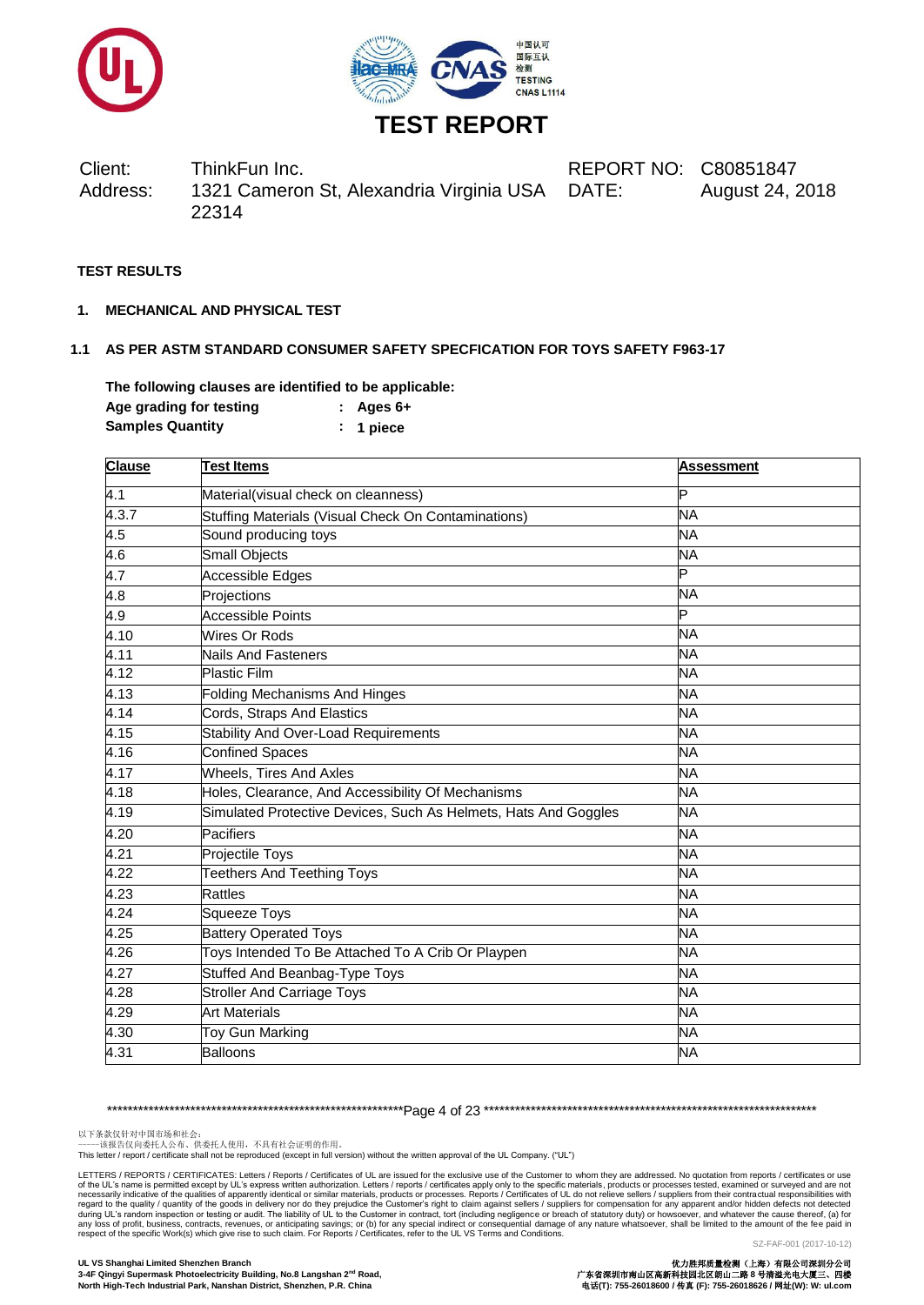



| Client:  | ThinkFun Inc.                                  | REPORT NO: C80851847 |                 |
|----------|------------------------------------------------|----------------------|-----------------|
| Address: | 1321 Cameron St, Alexandria Virginia USA DATE: |                      | August 24, 2018 |
|          | 22314                                          |                      |                 |

### **TEST RESULTS**

| <b>Clause</b> | Test Items                                    | <b>Assessment</b> |
|---------------|-----------------------------------------------|-------------------|
| 4.32          | Certain Toys With Nearly Spherical Ends       | <b>NA</b>         |
| 4.33          | <b>Marbles</b>                                | <b>NA</b>         |
| 4.34          | <b>Balls</b>                                  | <b>NA</b>         |
| 4.35          | Pompoms                                       | <b>NA</b>         |
| 4.36          | Hemispheric-Shaped Objects                    | NA                |
| 4.37          | Yoyo Elastic Tether Toys                      | <b>NA</b>         |
| 4.38          | <b>Magnets</b>                                | NA                |
| 4.39          | Jaw Entrapment In Handles And Steering Wheels | <b>NA</b>         |
| 4.40          | <b>Expanding Materials</b>                    | <b>NA</b>         |
| 4.41          | <b>Toy Chests</b>                             | <b>NA</b>         |
| 5             | Safety Labeling Requirements                  |                   |
| 6             | <b>Instructional Literature</b>               |                   |
| 17            | Producer's Markings                           | D                 |

REMARK: P = Pass N/A=Not Applicable

\*\*\*\*\*\*\*\*\*\*\*\*\*\*\*\*\*\*\*\*\*\*\*\*\*\*\*\*\*\*\*\*\*\*\*\*\*\*\*\*\*\*\*\*\*\*\*\*\*\*\*\*\*\*\*\*\*Page 5 of 23 \*\*\*\*\*\*\*\*\*\*\*\*\*\*\*\*\*\*\*\*\*\*\*\*\*\*\*\*\*\*\*\*\*\*\*\*\*\*\*\*\*\*\*\*\*\*\*\*\*\*\*\*\*\*\*\*\*\*\*\*\*\*\*\*

以下条款仅针对中国市场和社会: -----该报告仅向委托人公布、供委托人使用,不具有社会证明的作用。

This letter / report / certificate shall not be reproduced (except in full version) without the written approval of the UL Company. ("UL")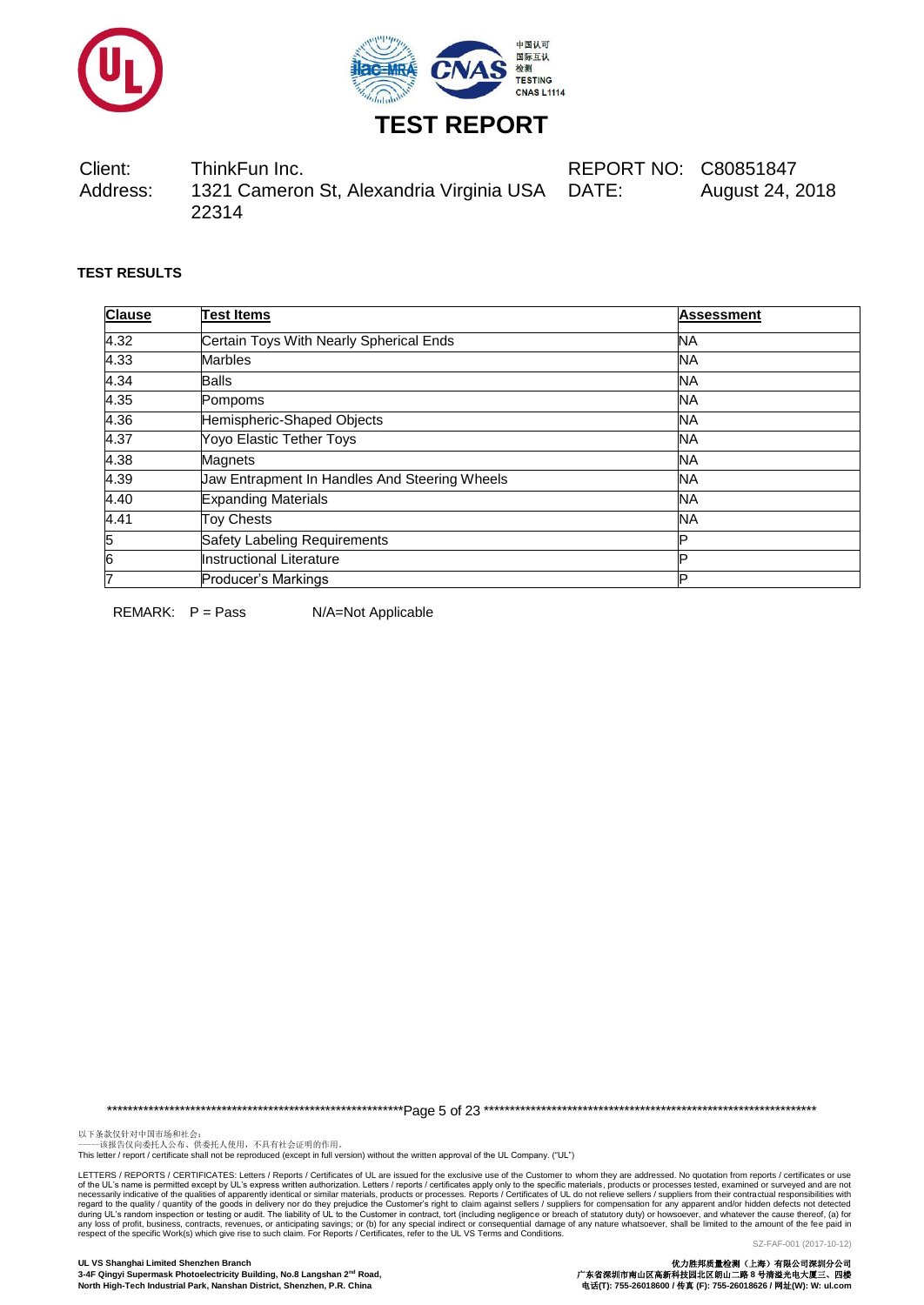



Client: ThinkFun Inc. REPORT NO: C80851847 Address: 1321 Cameron St, Alexandria Virginia USA 22314 DATE: August 24, 2018

### **TEST RESULTS**

#### **1.2 AS PER 16 CFR 1500.50, THE HAZARDS OF SHARP POINTS, SHARP EDGE AND SMALL PARTS ARE ASSESSED BOTH BEFORE AND AFTER APPLICABLE USE AND ABUSE TESTS:**

**The following clauses are identified to be applicable: Age grading for testing : Ages 6+ <b>Samples** Quantity

|          | <b>TEST ITEMS</b>   | <b>SHARP POINT</b>                                                | <b>SHARP EDGE</b> |  |
|----------|---------------------|-------------------------------------------------------------------|-------------------|--|
|          |                     | (1500.48)                                                         | (1500.49)         |  |
|          | As received         | P                                                                 | P                 |  |
| 1500.53  | <b>Impact Test</b>  | P                                                                 | P                 |  |
| 1500.53  | <b>Torque Test</b>  | P                                                                 | P                 |  |
| 1500.53  | <b>Tension Test</b> | P                                                                 | P                 |  |
|          |                     |                                                                   |                   |  |
| 1500.121 |                     | Labeling requirements; prominence, placement, and conspicuousness | NA.               |  |
| 1500.19  |                     | Misbranded toys and other articles intended for use by children   | <b>NA</b>         |  |

 $REMARK:$   $P = PASS$   $N/A=Not Applicable$ 

\*\*\*\*\*\*\*\*\*\*\*\*\*\*\*\*\*\*\*\*\*\*\*\*\*\*\*\*\*\*\*\*\*\*\*\*\*\*\*\*\*\*\*\*\*\*\*\*\*\*\*\*\*\*\*\*\*Page 6 of 23 \*\*\*\*\*\*\*\*\*\*\*\*\*\*\*\*\*\*\*\*\*\*\*\*\*\*\*\*\*\*\*\*\*\*\*\*\*\*\*\*\*\*\*\*\*\*\*\*\*\*\*\*\*\*\*\*\*\*\*\*\*\*\*\*

以下条款仅针对中国市场和社会: -----该报告仅向委托人公布、供委托人使用,不具有社会证明的作用。

This letter / report / certificate shall not be reproduced (except in full version) without the written approval of the UL Company. ("UL")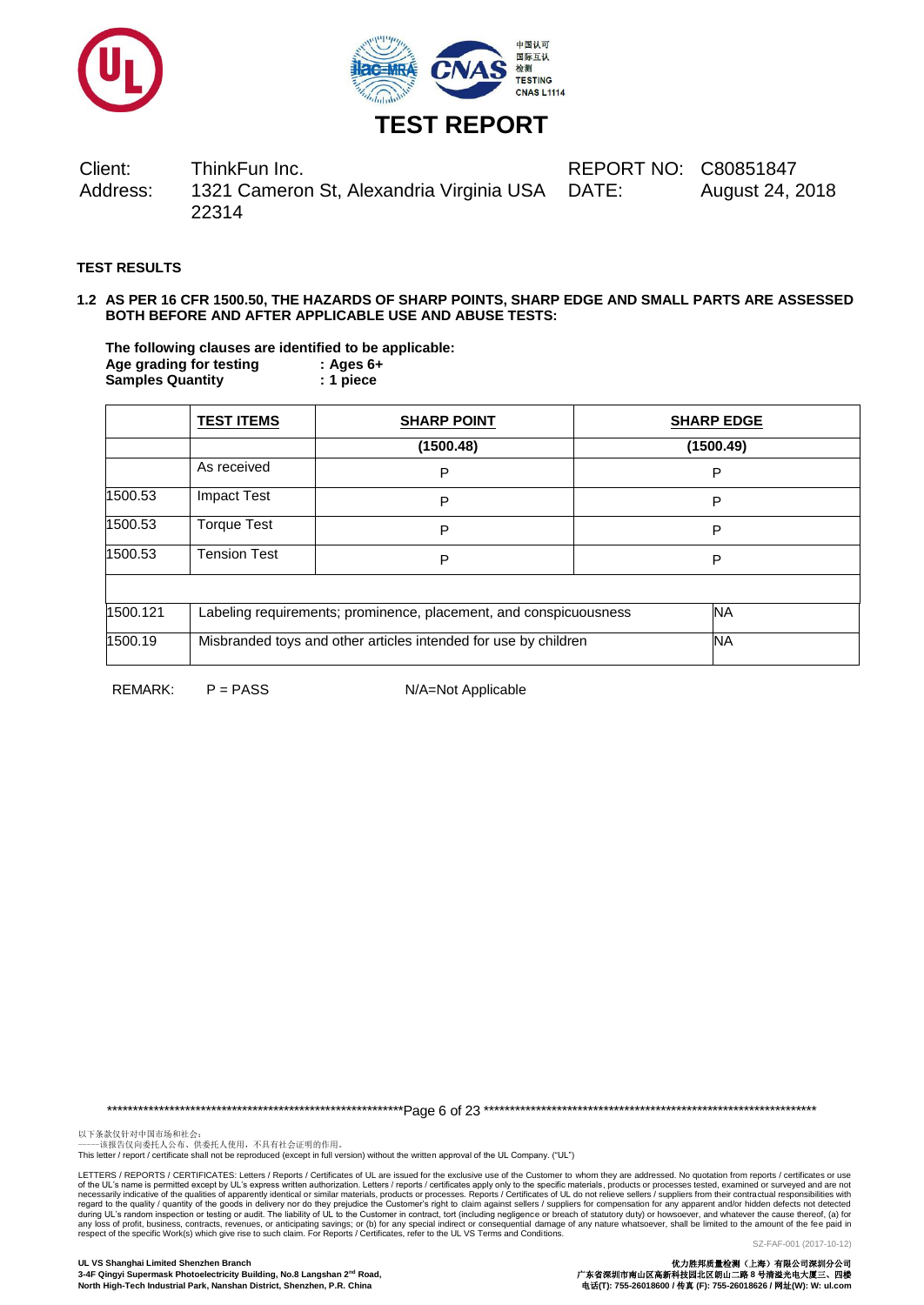



| Client:  | ThinkFun Inc.                                  | REPORT NO: C80851847 |                 |
|----------|------------------------------------------------|----------------------|-----------------|
| Address: | 1321 Cameron St, Alexandria Virginia USA DATE: |                      | August 24, 2018 |
|          | 22314                                          |                      |                 |

#### **TEST RESULTS**

#### **1.3 AS PER CANADA TOYS REGULATIONS SOR/2011-17 and REGULATIONS AMENDING TOYS REGULATION SOR/2016-195 &SOR/2016-302**

**The following clauses are identified to be applicable: Age grading for testing : Ages 6+**  $S$ amples Quantity

| $\frac{(\mathbf{A})}{3}$                                                     | <b>Test Items</b>                                     | <b>Assessment</b> |
|------------------------------------------------------------------------------|-------------------------------------------------------|-------------------|
|                                                                              | General -- English and French bilingual statement     | ΝA                |
|                                                                              | Packaging                                             | <b>NA</b>         |
|                                                                              | Mechanical hazard                                     |                   |
| 7                                                                            | Small parts                                           | <b>NA</b>         |
|                                                                              | <b>Exposed Metal Edges</b>                            | <b>NA</b>         |
|                                                                              | Ends                                                  | P                 |
|                                                                              | <b>Exposed Plastic Parts</b>                          |                   |
| $\frac{8}{9}$ $\frac{9}{10}$ $\frac{10}{11}$ $\frac{12}{13}$ $\frac{14}{15}$ | Exposed Wooden Surfaces, Edges And Corners            | <b>NA</b>         |
|                                                                              | Glass                                                 | <b>NA</b>         |
|                                                                              | Fasteners                                             | <b>NA</b>         |
|                                                                              | Folding Mechanisms, Bracket Or Bracing                | <b>NA</b>         |
|                                                                              | Spring-Wound Driving Mechanism                        | ΝA                |
| 16                                                                           | Projectile Component, Other Than A                    | <b>NA</b>         |
|                                                                              | Rocketry Component.                                   |                   |
| 17                                                                           | Toys Which A Child Can Enter And                      | <b>NA</b>         |
|                                                                              | Which Can Be Closed By A Lid Or Door                  |                   |
| $\overline{18}$                                                              | Toys Which Are Stationary And                         | <b>NA</b>         |
|                                                                              | Intended To Bear The Weight Of A Child                |                   |
| 19                                                                           | Impulsive noise                                       | <b>NA</b>         |
| $\overline{20}$                                                              | Thermal hazards                                       | <b>NA</b>         |
|                                                                              | Dolls and soft toys                                   | <b>NA</b>         |
|                                                                              | Fastening to attach parts, clothing or ornamentation. | <b>NA</b>         |
|                                                                              | Stuffing materials                                    | ΝA                |
|                                                                              | Clean And Free From Vermin                            | <b>NA</b>         |
|                                                                              | Free From Hard And Sharp Foreign Matter               | <b>NA</b>         |
|                                                                              | Squeaker, reed, valve or other similar device         | <b>NA</b>         |
|                                                                              | Eyes or nose                                          | ΝA                |
|                                                                              | Plant seeds-Noise                                     | ΝA                |
|                                                                              | Plant seeds-Stuffing material                         | <b>NA</b>         |
|                                                                              | Pull and push toys                                    | ΝA                |
| 28<br>29<br>(A) (B) 30<br>31<br>35<br>36<br>37<br>38<br>40                   | Toy steam engines                                     | <b>NA</b>         |
|                                                                              | Rattle                                                | <b>NA</b>         |
| 41                                                                           | Elastic                                               | ΝA                |
| 42                                                                           | Yo-yo type balls                                      | <b>NA</b>         |

Remark: P=Pass N/A=Not Applicable

\*\*\*\*\*\*\*\*\*\*\*\*\*\*\*\*\*\*\*\*\*\*\*\*\*\*\*\*\*\*\*\*\*\*\*\*\*\*\*\*\*\*\*\*\*\*\*\*\*\*\*\*\*\*\*\*\*Page 7 of 23 \*\*\*\*\*\*\*\*\*\*\*\*\*\*\*\*\*\*\*\*\*\*\*\*\*\*\*\*\*\*\*\*\*\*\*\*\*\*\*\*\*\*\*\*\*\*\*\*\*\*\*\*\*\*\*\*\*\*\*\*\*\*\*\*

以下条款仅针对中国市场和社会: -----该报告仅向委托人公布、供委托人使用,不具有社会证明的作用。

This letter / report / certificate shall not be reproduced (except in full version) without the written approval of the UL Company. ("UL")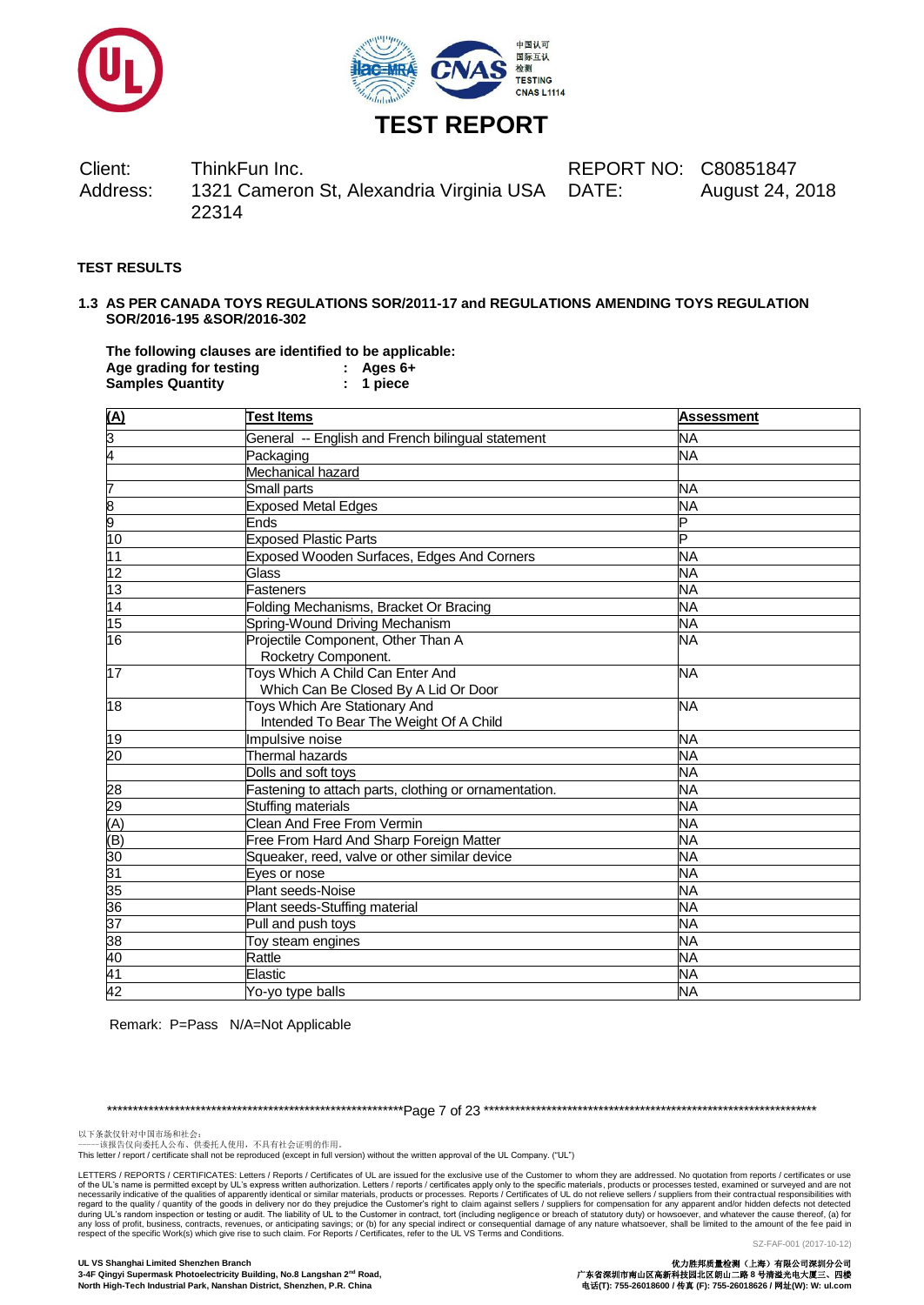



Client: ThinkFun Inc. REPORT NO: C80851847 Address: 1321 Cameron St, Alexandria Virginia USA 22314 DATE: August 24, 2018

#### **TEST RESULTS**

#### **1.4 PHYSICAL AND MECHANICAL TESTS OF THE MOST STRINGENT REQUIREMENTS OF THE FOLLOWING STANDARDS: A) EN71-1:2014**

**Applicant Specified Age Grading for testing: Ages 6+ Sample size: 1 piece**

| <b>Clause</b>    | <b>Test Items</b>                                                                   | <b>Assessment</b> |
|------------------|-------------------------------------------------------------------------------------|-------------------|
| 4.1              | <b>Material cleanliness</b>                                                         | P                 |
| 4.2              | Assembly                                                                            | <b>NA</b>         |
| 4.3              | Flexible plastic sheeting                                                           | <b>NA</b>         |
| 4.4              | Toy bags                                                                            | <b>NA</b>         |
| 4.5              | Glass                                                                               | <b>NA</b>         |
| 4.6              | <b>Expanding materials</b>                                                          | <b>NA</b>         |
| $\overline{4.7}$ | Edges                                                                               | $\overline{P}$    |
| 4.8              | Points and metallic wires                                                           | $\overline{P}$    |
| 4.9              | Protruding parts                                                                    | <b>NA</b>         |
| 4.10.1           | Folding and sliding mechanisms                                                      | <b>NA</b>         |
| 4.10.2           | Driving mechanisms                                                                  | <b>NA</b>         |
| 4.10.3           | Hinges                                                                              | <b>NA</b>         |
| 4.10.4           | Springs                                                                             | <b>NA</b>         |
| 4.11             | Mouth-actuated toys and other toys intended to be put in the mouth                  | <b>NA</b>         |
| 4.12             | <b>Balloons</b>                                                                     | <b>NA</b>         |
| 4.13             | Cords of toys kites and other flying toys                                           | <b>NA</b>         |
| 4.14.1           | Toys which a child can enter                                                        | <b>NA</b>         |
| 4.14.2           | Masks and helmets                                                                   | <b>NA</b>         |
| 4.15             | Toys intended to bear the mass of a child                                           | <b>NA</b>         |
| 4.16             | Heavy immobile toys                                                                 | <b>NA</b>         |
| 4.17             | Projectiles                                                                         | <b>NA</b>         |
| 4.18             | Aquatic toys and inflatable toys                                                    | <b>NA</b>         |
| 4.19             | Percussion caps specifically designed for use in toys and toy using percussion caps | <b>NA</b>         |
| 4.20             | Acoustics                                                                           | <b>NA</b>         |
| 4.21             | Toys containing a non-electrical heat source                                        | <b>NA</b>         |
| 4.22             | Small balls                                                                         | <b>NA</b>         |
| 4.23             | Magnets                                                                             | <b>NA</b>         |
| 4.24             | Yo-yo balls                                                                         | <b>NA</b>         |
| 4.25             | Toys attached to food                                                               | <b>NA</b>         |
| 5.1              | General Requirements - Toys intended for children under 36 months                   | <b>NA</b>         |
| 5.2              | Soft-filled toys and soft-filled parts of a toy                                     | <b>NA</b>         |
| 5.3              | Plastic sheeting                                                                    | <b>NA</b>         |
| $\overline{5.4}$ | Cords, chains and electrical cables in toys                                         | <b>NA</b>         |
| 5.5              | Liquid-filled toys                                                                  | <b>NA</b>         |

\*\*\*\*\*\*\*\*\*\*\*\*\*\*\*\*\*\*\*\*\*\*\*\*\*\*\*\*\*\*\*\*\*\*\*\*\*\*\*\*\*\*\*\*\*\*\*\*\*\*\*\*\*\*\*\*\*Page 8 of 23 \*\*\*\*\*\*\*\*\*\*\*\*\*\*\*\*\*\*\*\*\*\*\*\*\*\*\*\*\*\*\*\*\*\*\*\*\*\*\*\*\*\*\*\*\*\*\*\*\*\*\*\*\*\*\*\*\*\*\*\*\*\*\*\*

以下条款仅针对中国市场和社会: -----该报告仅向委托人公布、供委托人使用,不具有社会证明的作用。

This letter / report / certificate shall not be reproduced (except in full version) without the written approval of the UL Company. ("UL")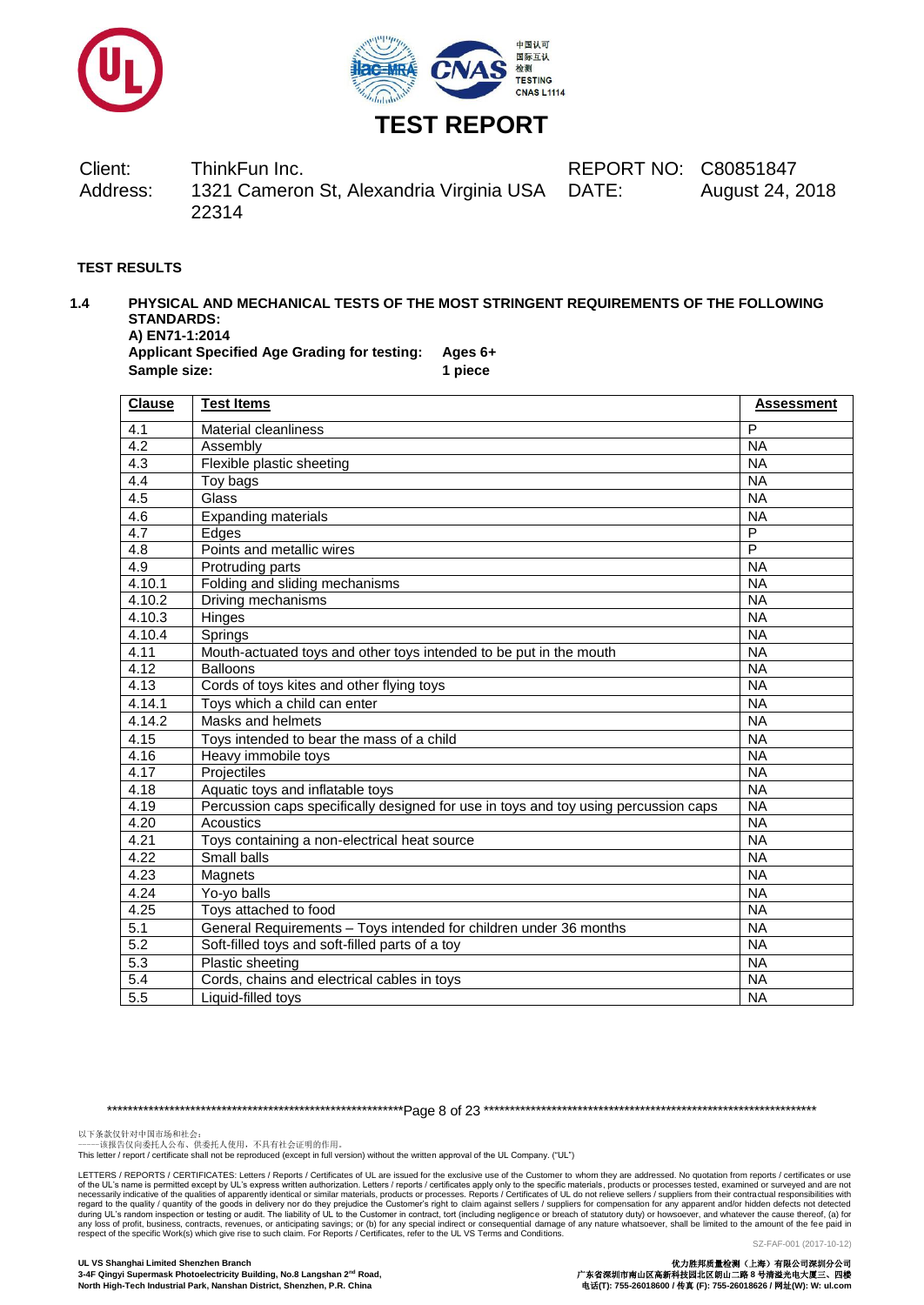



| Client:  | ThinkFun Inc.                                  | REPORT NO: C80851847 |                 |
|----------|------------------------------------------------|----------------------|-----------------|
| Address: | 1321 Cameron St, Alexandria Virginia USA DATE: |                      | August 24, 2018 |
|          | 22314                                          |                      |                 |

### **TEST RESULTS**

| <b>Clause</b>  | <b>Test Items</b>                                             | <b>Assessment</b> |
|----------------|---------------------------------------------------------------|-------------------|
| 5.6            | Speed limitation of electrically driven ride-on toys          | <b>NA</b>         |
| 5.7            | Glass and porcelain                                           | NА                |
| 5.8            | Shape and size of certain toys                                | <b>NA</b>         |
| 5.9            | Toys comprising monofilament fibres                           | <b>NA</b>         |
| 5.10           | Small balls                                                   | <b>NA</b>         |
| 5.11           | Play figures                                                  | <b>NA</b>         |
| 5.12           | Hemispheric-shaped toys                                       | <b>NA</b>         |
| 5.13           | Suction cups                                                  | NA                |
| 5.14           | Straps intended to be worn fully or partially around the neck | <b>NA</b>         |
| 6              | Packaging                                                     | <b>NA</b>         |
| $\overline{7}$ | Warnings, markings and instructions for use                   | <b>NA</b>         |
| 7.1            | General                                                       | <b>NA</b>         |
| 7.2            | Warning on toys not intended for children under 36 months     | NA                |
| 7.5            | Warnings on functional toys and their packaging               | <b>NA</b>         |

Remarks: P=Pass NA=Not Applicable

Warnings and safety instructions shall be written in the languages easily understood by consumers of the country in which the toy is to be sold. Only English version was reviewed.

\*\*\*\*\*\*\*\*\*\*\*\*\*\*\*\*\*\*\*\*\*\*\*\*\*\*\*\*\*\*\*\*\*\*\*\*\*\*\*\*\*\*\*\*\*\*\*\*\*\*\*\*\*\*\*\*\*Page 9 of 23 \*\*\*\*\*\*\*\*\*\*\*\*\*\*\*\*\*\*\*\*\*\*\*\*\*\*\*\*\*\*\*\*\*\*\*\*\*\*\*\*\*\*\*\*\*\*\*\*\*\*\*\*\*\*\*\*\*\*\*\*\*\*\*\*

以下条款仅针对中国市场和社会: -----该报告仅向委托人公布、供委托人使用,不具有社会证明的作用。

This letter / report / certificate shall not be reproduced (except in full version) without the written approval of the UL Company. ("UL")

LETTERS / REPORTS / CERTIFICATES: Letters / Reports / Certificates of UL are issued for the exclusive use of the Customer to whom they are addressed. No quotation from reports / certificates or use of the UL's name is permitted except by UL's express written authorization. Letters / reports / certificates apply only to the specific materials, products or processes tested, examined or surveyed and are not of the quali

SZ-FAF-001 (2017-10-12)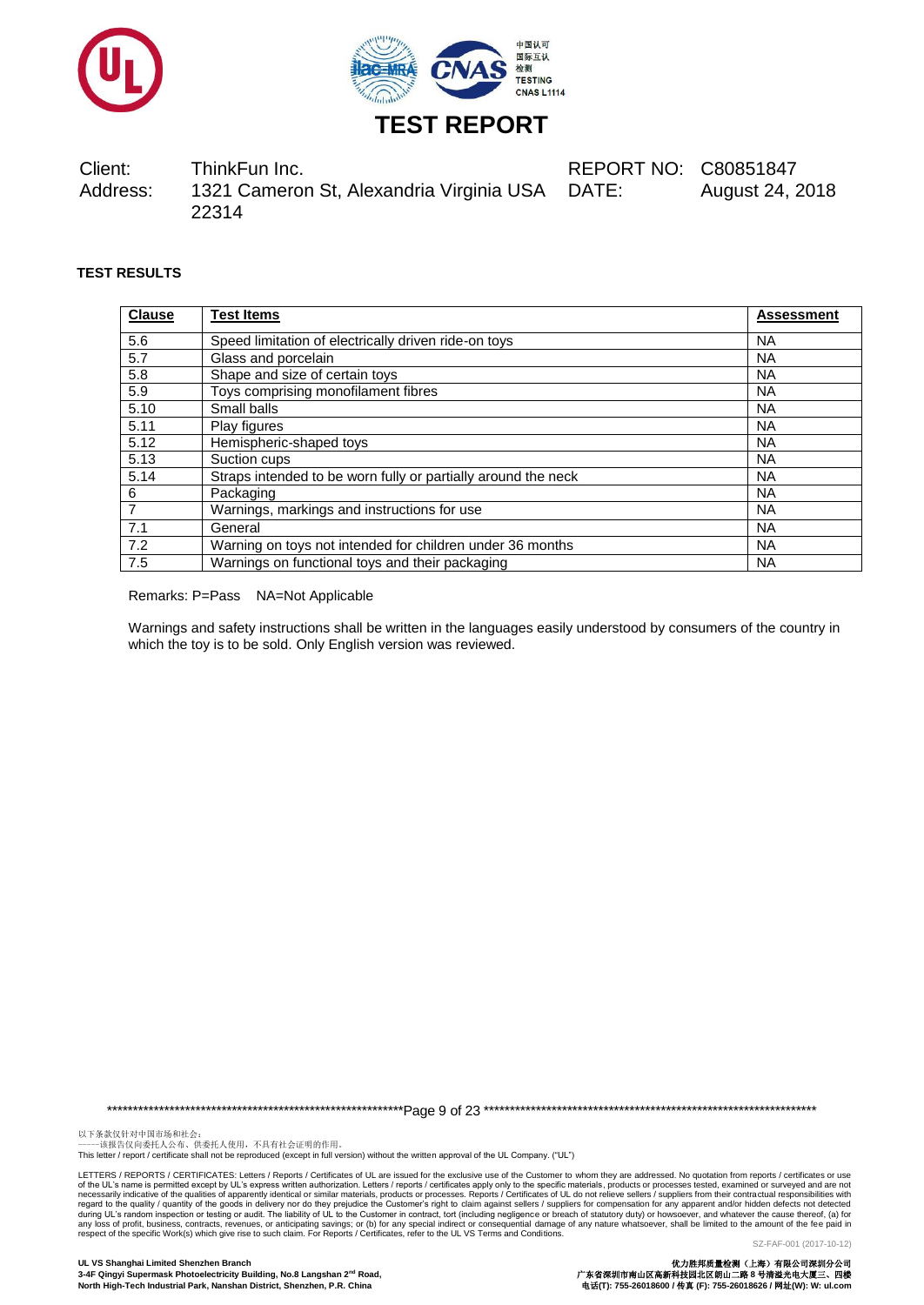



Client: ThinkFun Inc. REPORT NO: C80851847 Address: 1321 Cameron St, Alexandria Virginia USA 22314 DATE: August 24, 2018

#### **TEST RESULTS**

#### **2. FLAMMABILITY TEST**

#### **2.1 AS PER ASTM STANDARD ON SAFETY OF TOYS F963-17 ANNEX A5:**

Samples Quantity: 1 piece Requirement: Burning rate should not exceed 0.1 inch per second along the major axis.

Results: The sample was tested to be ignited but extinguished.

#### **2.2 AS PER U.S. CODE OF FEDERAL REGULATIONS TITLE 16 PART 1500.44 FOR RIGID AND PLIABLE SOLIDS DEFINED UNDER 16 CFR 1500.3 SECTION (C) (6) (VI):**

| Samples Quantity: | 1 piece                                                                  |
|-------------------|--------------------------------------------------------------------------|
| Requirement:      | Burning rate should not exceed 0.1 inch per second along the major axis. |

Results: The sample was tested to be ignited but extinguished.

#### **2.3 AS PER CANADA TOYS REGULATIONS SOR/2011-17 AND REGULATIONS AMENDING TOYS REGULATIONS SOR/2016-195 &SOR/2016-302 SECTION 21 (CELLULOSE NITRATE AND CELLULOID)**

- Requirement: Celluloid (cellulose nitrate) and materials with the same behavior in fire (except when used in varnish or paint) shall not be used in the manufacture of toys.
- Results: The submitted sample(s) complied with this requirement.

#### **2.4 AS PER EUROPEAN STANDARD ON SAFETY OF TOYS EN 71-2:2011 + A1:2014 SECTION 4.1 GENERAL REQUIREMENT (CELLULOSE NITRATE):**

Requirement: Celluloid (cellulose nitrate), except when used in varnish, paint or glue, or in balls of the type used for table tennis or similar games, and materials with the same behaviour in fire as celluloid, shall not be used in the manufacture of toys.

Results: The submitted sample(s) complied with this requirement.

\*\*\*\*\*\*\*\*\*\*\*\*\*\*\*\*\*\*\*\*\*\*\*\*\*\*\*\*\*\*\*\*\*\*\*\*\*\*\*\*\*\*\*\*\*\*\*\*\*\*\*\*\*\*\*\*\*Page 10 of 23 \*\*\*\*\*\*\*\*\*\*\*\*\*\*\*\*\*\*\*\*\*\*\*\*\*\*\*\*\*\*\*\*\*\*\*\*\*\*\*\*\*\*\*\*\*\*\*\*\*\*\*\*\*\*\*\*\*\*\*\*\*\*\*\*

以下条款仅针对中国市场和社会: -----该报告仅向委托人公布、供委托人使用,不具有社会证明的作用。

This letter / report / certificate shall not be reproduced (except in full version) without the written approval of the UL Company. ("UL")

LETTERS / REPORTS / CERTIFICATES: Letters / Reports / Certificates of UL are issued for the exclusive use of the Customer to whom they are addressed. No quotation from reports / certificates or use of the UL's name is permitted except by UL's express written authorization. Letters / reports / certificates apply only to the specific materials, products or processes tested, examined or surveyed and are not necessarily indicative of the qualities of apparently identical or similar materials, products or processes. Reports / Certificates of UL do not relieve sellers / suppliers from their contractual responsibilities with resp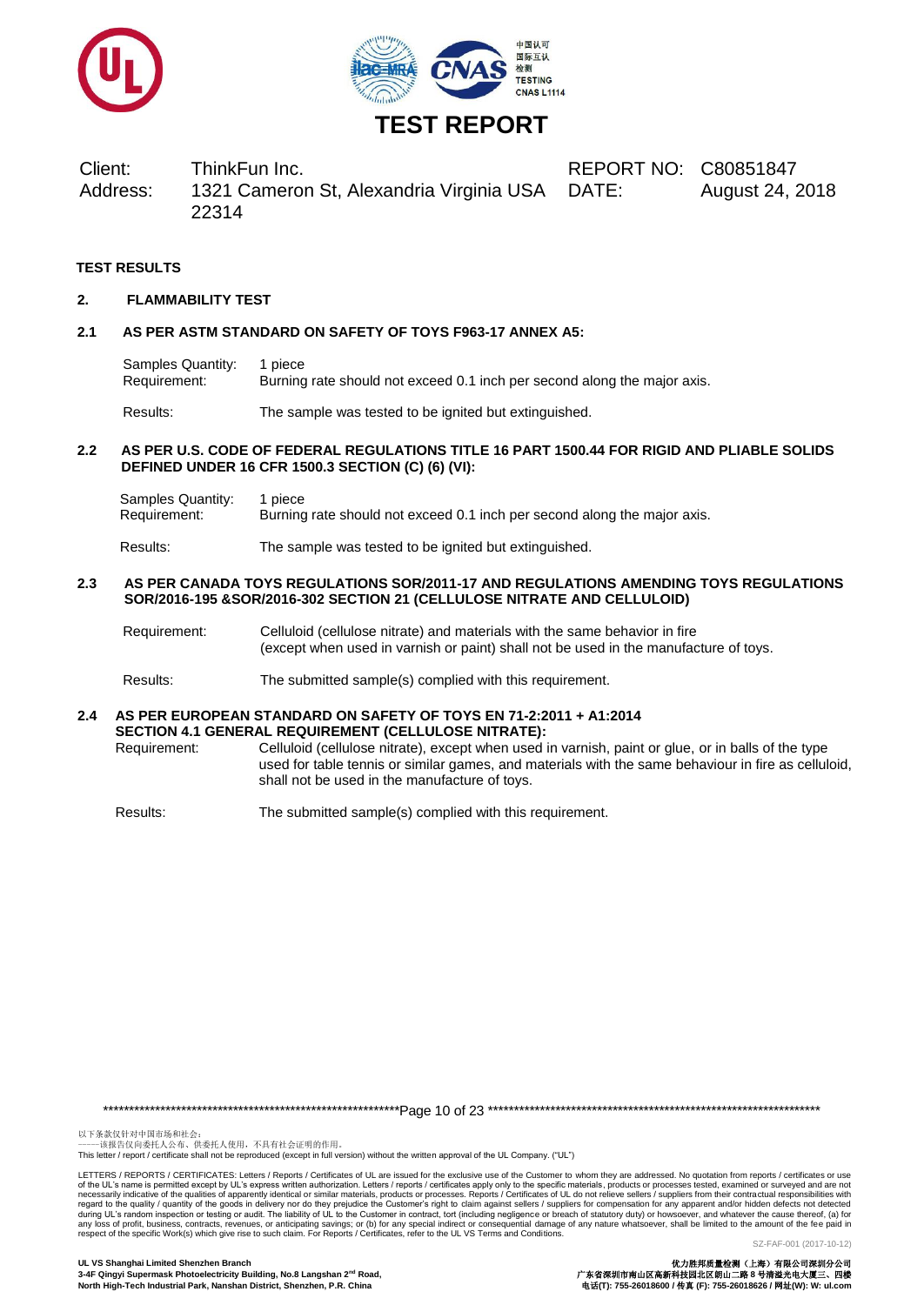



Client: ThinkFun Inc. REPORT NO: C80851847 Address: 1321 Cameron St, Alexandria Virginia USA 22314 DATE: August 24, 2018

#### **TEST RESULTS**

#### **2.5 FLAMMABILITY REQUIREMENT FOR TEXTILE FIBRES: SOR/2016-194**

|     | Tested Sample ID   Product Description / Sample Group Desc. |
|-----|-------------------------------------------------------------|
| 001 | Grey mesh (body of bag) --- polyester                       |

| Sample: 001          |                                     |                         |                      |              |
|----------------------|-------------------------------------|-------------------------|----------------------|--------------|
|                      |                                     | Rate of Burning(second) |                      | Requirement  |
|                      | Original                            |                         | After 1              |              |
|                      |                                     |                         | Dry Clean<br>⊺l Wash |              |
|                      | Specimen                            | <b>IBE</b>              | $---$                |              |
|                      | 2)                                  | <b>IBE</b>              | 2)<br>$---$          |              |
|                      | 3)                                  | <b>IBE</b>              | 3<br>$---$           | Greater than |
| <b>Plain Surface</b> | 4)                                  | <b>IBE</b>              | 4<br>$---$           | 3.5 seconds  |
|                      | 5)                                  | <b>IBE</b>              | 5)<br>$---$          |              |
|                      | Average                             | <b>IBE</b>              | ---                  |              |
|                      |                                     |                         |                      |              |
| Code Description:    | <b>IBE=Ignited But Extinguished</b> |                         |                      |              |
| <b>TEST RESULT:</b>  | Pass                                |                         |                      |              |

### **2.6 FLAMMABILITY REQUIREMENTS FOR FABRIC: ASTM F963-17, Annex A6**

| <b>Tested Sample ID</b> | <b>Product Description / Sample Group Desc.</b> |
|-------------------------|-------------------------------------------------|
| 001                     | Grey mesh (body of bag) --- polyester           |

| Sample: 001                          |                                                                                       |            |                                                                                        |                     |  |  |  |
|--------------------------------------|---------------------------------------------------------------------------------------|------------|----------------------------------------------------------------------------------------|---------------------|--|--|--|
|                                      |                                                                                       |            | Burn time (second)                                                                     | <b>TEST RESULT:</b> |  |  |  |
|                                      |                                                                                       | Original   | After 1 Wash                                                                           |                     |  |  |  |
|                                      | Specimen 1)                                                                           | <b>IBE</b> | $---$                                                                                  |                     |  |  |  |
|                                      | 2)                                                                                    | <b>IBE</b> | 2)<br>---                                                                              |                     |  |  |  |
| <b>Plain Surface</b>                 | 3)                                                                                    | <b>IBE</b> | 3)<br>---                                                                              | <b>PASS</b>         |  |  |  |
|                                      | 4)                                                                                    | <b>IBE</b> | 4)                                                                                     |                     |  |  |  |
|                                      | 5)                                                                                    | <b>IBE</b> | 5)                                                                                     |                     |  |  |  |
|                                      | Average                                                                               | <b>IBE</b> |                                                                                        |                     |  |  |  |
|                                      |                                                                                       |            |                                                                                        |                     |  |  |  |
| Classification:                      | Acceptable Criteria                                                                   |            |                                                                                        |                     |  |  |  |
| <b>Plain Surface Textile</b>         | DNI/ IBE                                                                              |            |                                                                                        |                     |  |  |  |
| Fabrics                              | Ave. time $\geq$ 3.5 sec                                                              |            |                                                                                        |                     |  |  |  |
|                                      | Only 1 of 5 specimens ignites and burn time $\geq$ 3.5 sec                            |            |                                                                                        |                     |  |  |  |
|                                      | Only 1 of 10 specimens ignites and burn time <3.5 sec                                 |            |                                                                                        |                     |  |  |  |
| <b>Raised Surface Textile</b>        | DNI/ IBE                                                                              |            |                                                                                        |                     |  |  |  |
| Fabric                               | Ave. time $\geq 4$ sec                                                                |            |                                                                                        |                     |  |  |  |
|                                      | Ave. time <4 sec., But no base ignite/char/melt                                       |            |                                                                                        |                     |  |  |  |
|                                      | Only 1 of 5 specimens ignites and burn time <4 sec., But no base ignites/fuses        |            |                                                                                        |                     |  |  |  |
|                                      | Only 1 of 5 specimens ignites and burn time >4 sec., regardless of base ignites/fuses |            |                                                                                        |                     |  |  |  |
|                                      |                                                                                       |            | Only 1 of 10 specimens ignites and burn time <4 sec., regardless of base ignites/fuses |                     |  |  |  |
| - IBE = Ignite But Self-Extinguished |                                                                                       |            |                                                                                        |                     |  |  |  |

Remark: The test isn't in CNAS accreditation scope

\*\*\*\*\*\*\*\*\*\*\*\*\*\*\*\*\*\*\*\*\*\*\*\*\*\*\*\*\*\*\*\*\*\*\*\*\*\*\*\*\*\*\*\*\*\*\*\*\*\*\*\*\*\*\*\*\*Page 11 of 23 \*\*\*\*\*\*\*\*\*\*\*\*\*\*\*\*\*\*\*\*\*\*\*\*\*\*\*\*\*\*\*\*\*\*\*\*\*\*\*\*\*\*\*\*\*\*\*\*\*\*\*\*\*\*\*\*\*\*\*\*\*\*\*\*

以下条款仅针对中国市场和社会: -----该报告仅向委托人公布、供委托人使用,不具有社会证明的作用。

This letter / report / certificate shall not be reproduced (except in full version) without the written approval of the UL Company. ("UL")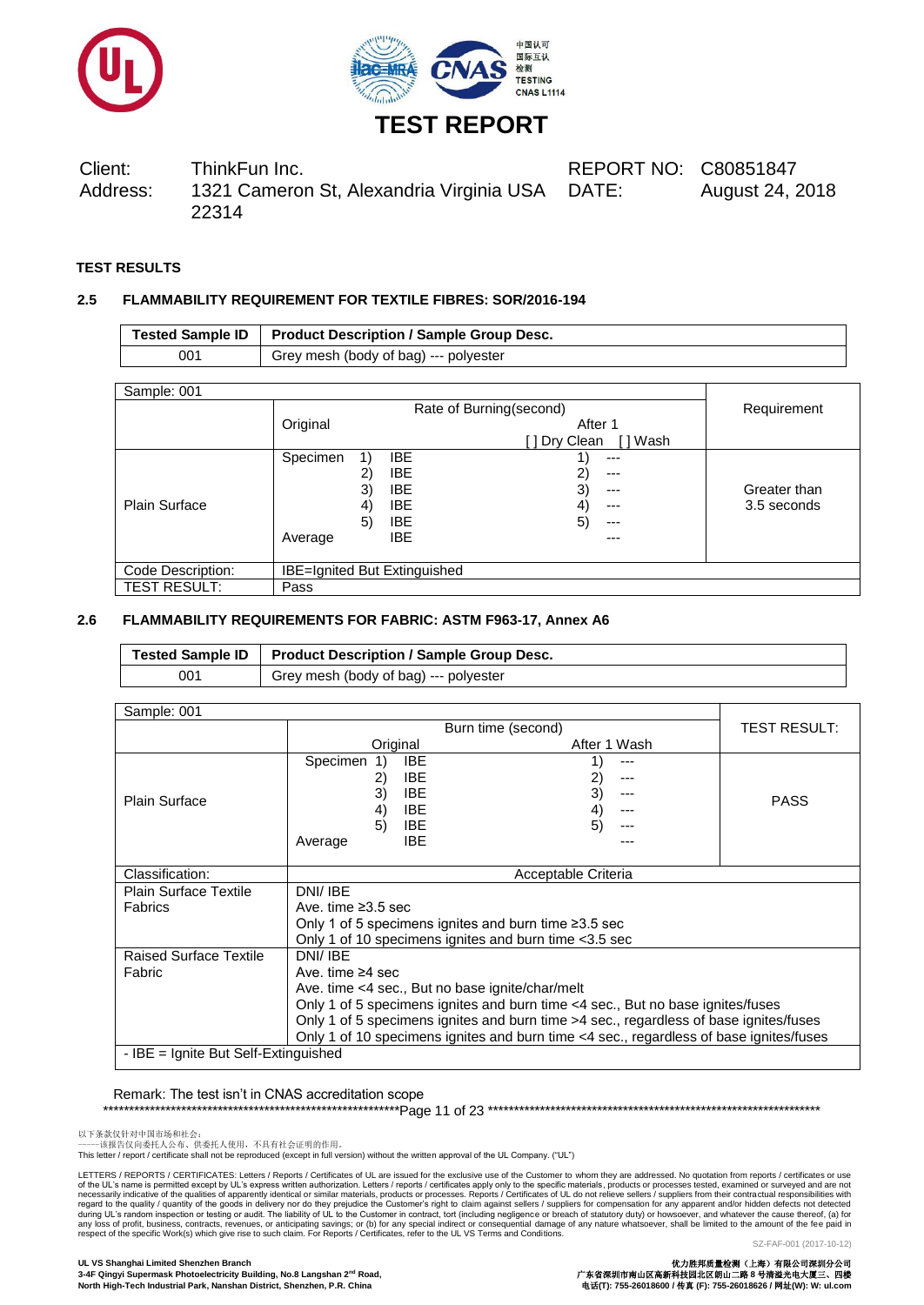



Client: ThinkFun Inc. REPORT NO: C80851847 Address: 1321 Cameron St, Alexandria Virginia USA 22314 DATE: August 24, 2018

### **TEST RESULTS**

#### **3. CHEMICAL TESTS:**

| <b>Tested Sample</b><br>ID | <b>Product Description / Sample Group Desc.</b>                   |
|----------------------------|-------------------------------------------------------------------|
| 001                        | <b>Compose Yourself</b>                                           |
| 002                        | Transparent plastic film (shrink film for box & cards) (From 001) |
| 003                        | White paper card with multicolor coatings (box) (From 001)        |
| 004                        | White paper card (interlayer) (From 001)                          |
| 005                        | Multicolor coatings (instructions) (From 001)                     |
| 006                        | Black coating (cards) (From 001)                                  |
| 007                        | Transparent plastic sheet excluding coatings (cards) (From 001)   |
| 008                        | Silvery metal (staple of instructions) (From 001)                 |
| 009                        | Black cord (tie of bag) --- polyester (From 001)                  |
| 010                        | Grey mesh (body of bag) --- polyester (From 001)                  |
| 011                        | White coating (cards) (From 001)                                  |

### **3.1 Total Heavy Metals In Packaging [NERC Heavy Metals in Packaging Wastes]**

### **Test Method: In-house Method**

| <b>Elements</b>     | Requirement<br>Reporting |              | Sample, mg/kg |             |             |
|---------------------|--------------------------|--------------|---------------|-------------|-------------|
|                     | (Max.)                   | <u>Limit</u> | 002           | 003         | 004         |
| Lead (Pb)           | 100                      | 10           | $<$ 10        | < 10        | < 10        |
| Cadmium (Cd)        | 100                      | 5            | <5            | <5          | <5          |
| Chromium VI (Cr VI) | 100                      | 10           | $<$ 10        | < 10        | < 10        |
| Mercury (Hg)        | 100                      | 5            | $<$ 5         | <5          | <5          |
| Sum                 | 100                      | 30           | $30$          | $30$        | $30$        |
| Rating              |                          |              | <b>PASS</b>   | <b>PASS</b> | <b>PASS</b> |

*Remark:*

-All concentrations expressed in milligrams per kilogram

-"<" means less than

-Method for determination of Lead (Pb), Cadmium(Cd), Chromium VI (Cr VI) and Mercury(Hg) are determined by Inductively Coupled Plasma Spectroscopy.

-The test results only apply to the items tested.

*The test isn't in CNAS accreditation scope*

\*\*\*\*\*\*\*\*\*\*\*\*\*\*\*\*\*\*\*\*\*\*\*\*\*\*\*\*\*\*\*\*\*\*\*\*\*\*\*\*\*\*\*\*\*\*\*\*\*\*\*\*\*\*\*\*\*Page 12 of 23 \*\*\*\*\*\*\*\*\*\*\*\*\*\*\*\*\*\*\*\*\*\*\*\*\*\*\*\*\*\*\*\*\*\*\*\*\*\*\*\*\*\*\*\*\*\*\*\*\*\*\*\*\*\*\*\*\*\*\*\*\*\*\*\*

以下条款仅针对中国市场和社会: -----该报告仅向委托人公布、供委托人使用,不具有社会证明的作用。

This letter / report / certificate shall not be reproduced (except in full version) without the written approval of the UL Company. ("UL")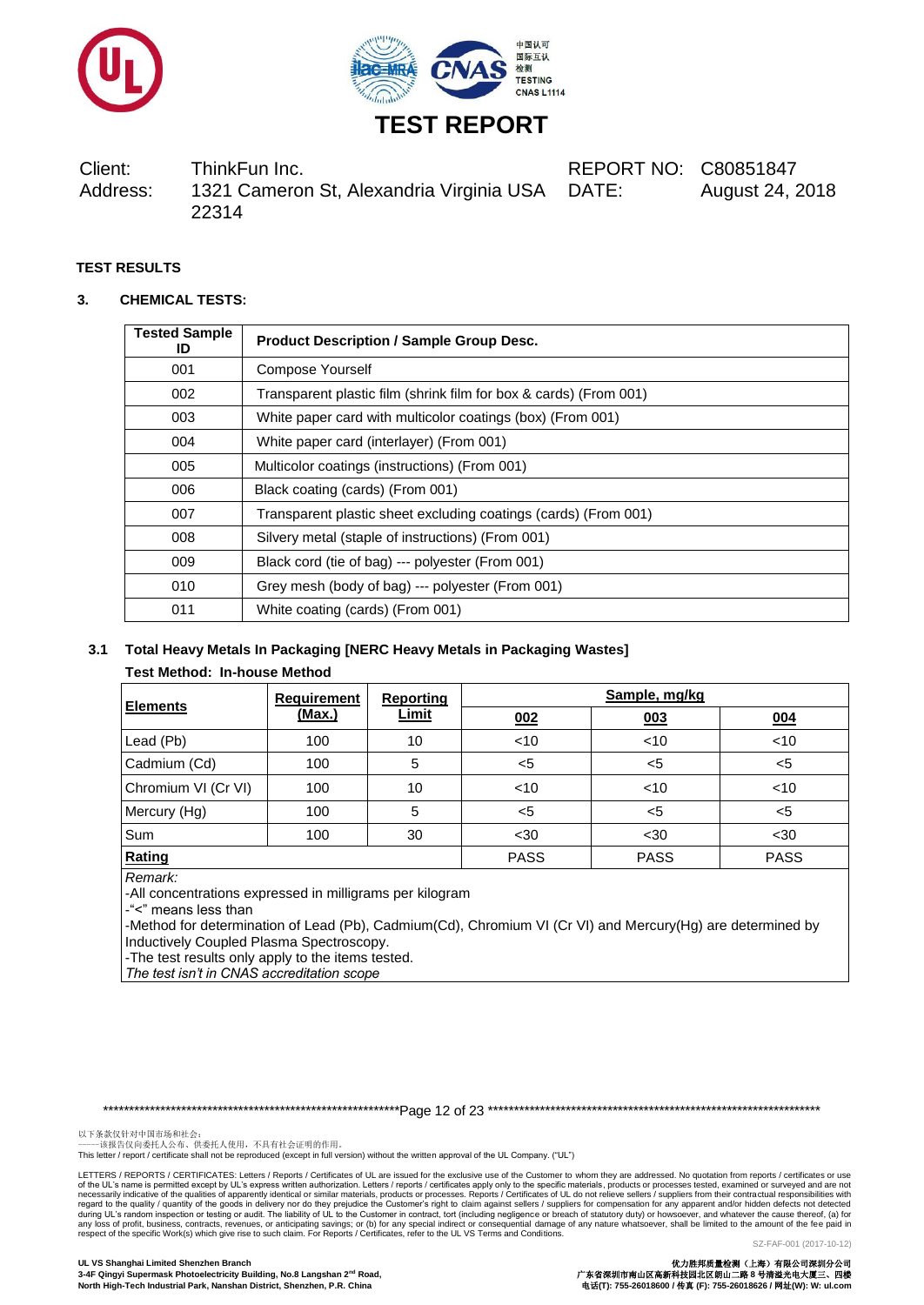



Client: ThinkFun Inc. REPORT NO: C80851847 Address: 1321 Cameron St, Alexandria Virginia USA 22314 DATE: August 24, 2018

### **TEST RESULTS**

**3.2 Soluble Migrated Elements [ASTM F963-17 Section 4.3.5.1 (2), 4.3.5.2 (2)(b) & 8.3] Test Method : ASTM F963-17 Section 8.3**

|                    |                              | Sample, mg/kg |                                                   |                                                  |  |  |  |
|--------------------|------------------------------|---------------|---------------------------------------------------|--------------------------------------------------|--|--|--|
| <b>Elements</b>    | <b>Requirement</b><br>(Max.) | 005           | 006<br><b>Second Submission</b><br><b>Sample1</b> | 011<br><b>Second Submission</b><br><b>Sample</b> |  |  |  |
| *Sample weight (g) |                              | --            | --                                                | --                                               |  |  |  |
| Antimony (Sb)      | 60                           | <6.0          | < 6.0                                             | < 6.0                                            |  |  |  |
| Arsenic (As)       | 25                           | < 2.5         | < 2.5                                             | < 2.5                                            |  |  |  |
| Barium (Ba)        | 1000                         | <6.0          | < 6.0                                             | < 6.0                                            |  |  |  |
| Cadmium (Cd)       | 75                           | < 6.0         | < 6.0                                             | < 6.0                                            |  |  |  |
| Chromium (Cr)      | 60                           | <6.0          | <6.0                                              | < 6.0                                            |  |  |  |
| Lead (Pb)          | 90                           | < 6.0         | <6.0                                              | < 6.0                                            |  |  |  |
| Mercury (Hg)       | 60                           | < 6.0         | < 6.0                                             | < 6.0                                            |  |  |  |
| Selenium (Se)      | 500                          | < 6.0         | <6.0                                              | < 6.0                                            |  |  |  |
| Rating             |                              | <b>PASS</b>   | <b>PASS</b>                                       | <b>PASS</b>                                      |  |  |  |

*Remark:*

-All concentrations expressed in milligrams per kilogram and unadjusted unless otherwise stated -"<" means less than

-Method for determination of each soluble element present: Antimony(Sb), Arsenic(As), Barium(Ba), Cadmium(Cd), Chromium(Cr), Lead(Pb), Mercury(Hg) and Selenium(Se) are determined by Inductively Coupled Plasma **Spectroscopy** 

-\*Sample weight between 0.01g - 0.1g should be reported in according to ASTM F963-17

-\*\* Test specimen less than 10 mg is not required to test soluble migrated elements according to ASTM F963-17 Section 8.3.3.6 (2).

-The test results only apply to the items tested.

-Any deviation from the standard method was specified as follow:

\*\*\*\*\*\*\*\*\*\*\*\*\*\*\*\*\*\*\*\*\*\*\*\*\*\*\*\*\*\*\*\*\*\*\*\*\*\*\*\*\*\*\*\*\*\*\*\*\*\*\*\*\*\*\*\*\*Page 13 of 23 \*\*\*\*\*\*\*\*\*\*\*\*\*\*\*\*\*\*\*\*\*\*\*\*\*\*\*\*\*\*\*\*\*\*\*\*\*\*\*\*\*\*\*\*\*\*\*\*\*\*\*\*\*\*\*\*\*\*\*\*\*\*\*\*

以下条款仅针对中国市场和社会: -----该报告仅向委托人公布、供委托人使用,不具有社会证明的作用。

This letter / report / certificate shall not be reproduced (except in full version) without the written approval of the UL Company. ("UL")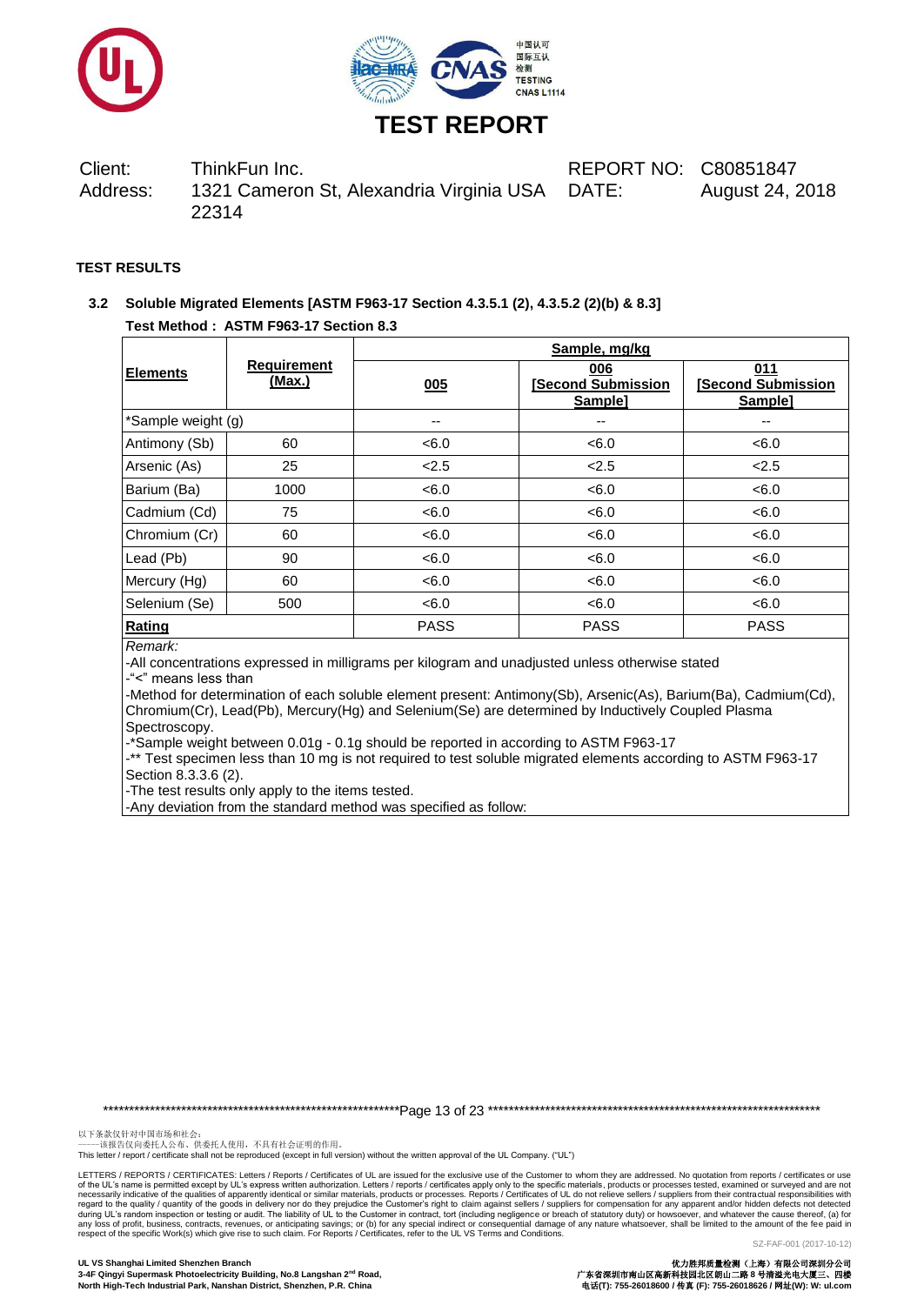



Client: ThinkFun Inc. REPORT NO: C80851847 Address: 1321 Cameron St, Alexandria Virginia USA 22314 DATE: August 24, 2018

#### **TEST RESULTS**

**3.3 Total Lead Content In Substrates [ASTM F963-17 Section 4.3.5.2 (2)(a)] Test Method : CPSC-CH-E1001-08.3 (Metal Substrates) / CPSC-CH-E1002-08.3 Section IA & IIA (Non-Metal Substrates)**

| <b>Elements</b> | Requirement   | Reporting    | Sample, mg/kg |             |  |
|-----------------|---------------|--------------|---------------|-------------|--|
|                 | <u>(Max.)</u> | <u>Limit</u> | 007           | 008         |  |
| Lead (Pb)       | 100           | 10           | <10           | $<$ 10      |  |
| Rating          |               |              | <b>PASS</b>   | <b>PASS</b> |  |

*Remark:*

-All concentrations expressed in milligrams per kilogram of Tested Parts

-"<" means less than

-Method for determination of Lead (Pb) is determined by Inductively Coupled Plasma Spectroscopy. -The test results only apply to the items tested.

### **3.4 Total Lead Content In Paints And Surface Coatings [ASTM F963-17 Section 4.3.5.1(1)] Test Method : CPSC-CH-E1003-09.1 (Paints and Surface Coatings)**

|                 |                              |                                  | Sample, mg/kg |                                                             |                                                                    |  |
|-----------------|------------------------------|----------------------------------|---------------|-------------------------------------------------------------|--------------------------------------------------------------------|--|
| <b>Elements</b> | <b>Requirement</b><br>(Max.) | <b>Reporting</b><br><b>Limit</b> | 005           | 006<br><b>Second</b><br><b>Submission</b><br><b>Sample]</b> | <u>011</u><br><b>Second</b><br><b>Submission</b><br><b>Sample]</b> |  |
| Lead (Pb)       | 90                           | 10                               | <10           | $<$ 10                                                      | $<$ 10                                                             |  |
| Rating          |                              | <b>PASS</b>                      | <b>PASS</b>   | <b>PASS</b>                                                 |                                                                    |  |
| Remark:         |                              |                                  |               |                                                             |                                                                    |  |

*Remark:*

-All concentrations expressed in milligrams per kilogram of Tested Parts

-"<" means less than

-Method for determination of Lead (Pb) is determined by Inductively Coupled Plasma Spectroscopy. -The test results only apply to the items tested.

### **3.5 Total Lead Content In Substrates [Consumer Product Safety Improvement Act Of 2008 Section 101] Test Method: CPSC-CH-E1001-08.3 (Metal Substrates) / CPSC-CH-E1002-08.3 Section IA & IIA (Non-Metal Substrates)**

|                 | Requirement | Reporting    | Sample, mg/kg |             |
|-----------------|-------------|--------------|---------------|-------------|
| <b>Elements</b> | (Max.)      | <u>Limit</u> | 007           | <u>008</u>  |
| Lead (Pb)       | 100         | 10           | ~10           | $<$ 10      |
| Rating          |             |              | <b>PASS</b>   | <b>PASS</b> |
| Remark:         |             |              |               |             |

-All concentrations expressed in milligrams per kilogram of Tested Parts

-"<" means less than

-Method for determination of Lead (Pb) is determined by Inductively Coupled Plasma Spectroscopy. -The test results only apply to the items tested.

\*\*\*\*\*\*\*\*\*\*\*\*\*\*\*\*\*\*\*\*\*\*\*\*\*\*\*\*\*\*\*\*\*\*\*\*\*\*\*\*\*\*\*\*\*\*\*\*\*\*\*\*\*\*\*\*\*Page 14 of 23 \*\*\*\*\*\*\*\*\*\*\*\*\*\*\*\*\*\*\*\*\*\*\*\*\*\*\*\*\*\*\*\*\*\*\*\*\*\*\*\*\*\*\*\*\*\*\*\*\*\*\*\*\*\*\*\*\*\*\*\*\*\*\*\*

以下条款仅针对中国市场和社会: -----该报告仅向委托人公布、供委托人使用,不具有社会证明的作用。

This letter / report / certificate shall not be reproduced (except in full version) without the written approval of the UL Company. ("UL")

LETTERS / REPORTS / CERTIFICATES: Letters / Reports / Certificates of UL are issued for the exclusive use of the Customer to whom they are addressed. No quotation from reports / certificates or use of the UL's name is permitted except by UL's express written authorization. Letters / reports / certificates apply only to the specific materials, products or processes tested, examined or surveyed and are not necessarily indicative of the qualities of apparently identical or similar materials, products or processes. Reports / Certificates of UL do not relieve sellers / suppliers from their contractual responsibilities with<br>reg any loss of profit, business, contracts, revenues, or anticipating savings; or (b) for any special indirect or consequential damage of any nature whatsoever, shall be limited to the amount of the fee paid in<br>respect of the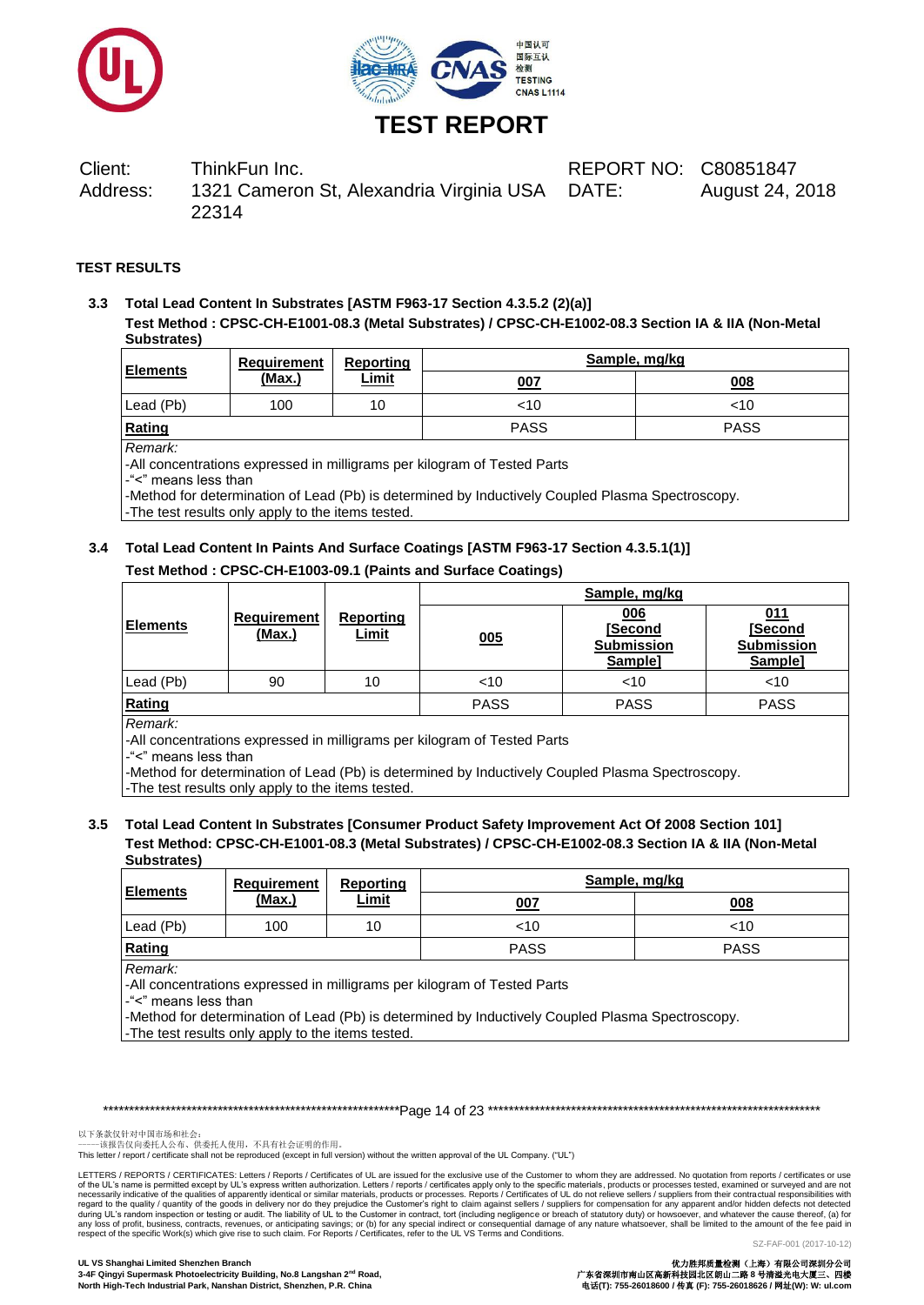



Client: ThinkFun Inc. REPORT NO: C80851847 Address: 1321 Cameron St, Alexandria Virginia USA 22314 DATE: August 24, 2018

### **TEST RESULTS**

**3.6 Total Lead Content In Paints And Surface Coatings [Consumer Product Safety Improvement Act Of 2008 Section 101]** 

**Test Method : CPSC-CH-E1003-09.1 (Paints and Surface Coatings)**

|                 |                       |                                  | Sample, mg/kg |                                                             |                                                                    |  |
|-----------------|-----------------------|----------------------------------|---------------|-------------------------------------------------------------|--------------------------------------------------------------------|--|
| <b>Elements</b> | Requirement<br>(Max.) | <b>Reporting</b><br><u>Limit</u> | 005           | 006<br><b>Second</b><br><b>Submission</b><br><b>Sample]</b> | <u>011</u><br><b>Second</b><br><b>Submission</b><br><b>Sample]</b> |  |
| Lead (Pb)       | 90                    | 10                               | $<$ 10        | $<$ 10                                                      | $<$ 10                                                             |  |
| Rating          |                       |                                  | <b>PASS</b>   | <b>PASS</b>                                                 | <b>PASS</b>                                                        |  |
| Remark:         |                       |                                  |               |                                                             |                                                                    |  |

-All concentrations expressed in milligrams per kilogram of Tested Parts

-"<" means less than

-Method for determination of Lead (Pb) is determined by Inductively Coupled Plasma Spectroscopy. -The test results only apply to the items tested.

### **3.7 Total Lead Content In Paints And Surface Coatings [16 CFR 1303]**

**Test Method: CPSC-CH-E1003-09.1 (Paints and Surface Coatings)**

|                 |                              |                           | Sample, mg/kg |                                                             |                                                                    |  |  |
|-----------------|------------------------------|---------------------------|---------------|-------------------------------------------------------------|--------------------------------------------------------------------|--|--|
| <b>Elements</b> | <b>Requirement</b><br>(Max.) | Reporting<br><u>Limit</u> | 005           | 006<br><b>Second</b><br><b>Submission</b><br><b>Sample]</b> | <u>011</u><br><b>Second</b><br><b>Submission</b><br><b>Sample1</b> |  |  |
| Lead (Pb)       | 90                           | 10                        | 10<           | $<$ 10                                                      | $<$ 10                                                             |  |  |
| Rating          |                              |                           | <b>PASS</b>   | <b>PASS</b>                                                 | <b>PASS</b>                                                        |  |  |

*Remark:*

-All concentrations expressed in milligrams per kilogram of Tested Parts

-"<" means less than

-Method for determination of Lead (Pb) is determined by Inductively Coupled Plasma Spectroscopy. -The test results only apply to the items tested.

#### **3.8 Total Lead Content In Substrates [California Proposition 65 Settlements Of Alameda Superior Court RG07356892]**

### **Test Method: CPSC-CH-E1001-08.3 (Metal Substrates) / CPSC-CH-E1002-08.3 Section IA & IIA (Non-Metal Substrates)**

| <b>Elements</b> | Requirement | Reporting    | Sample, mg/kg |             |  |
|-----------------|-------------|--------------|---------------|-------------|--|
|                 | (Max.)      | <u>Limit</u> | 007           | 008         |  |
| Lead (Pb)       | 100         | 10           | <10           | $<$ 10      |  |
| Rating          |             |              | <b>PASS</b>   | <b>PASS</b> |  |

*Remark:*

-All concentrations expressed in milligrams per kilogram of Tested Parts

-"<" means less than

-Method for determination of Lead (Pb) is determined by Inductively Coupled Plasma Spectroscopy.

-The test results only apply to the items tested.

\*\*\*\*\*\*\*\*\*\*\*\*\*\*\*\*\*\*\*\*\*\*\*\*\*\*\*\*\*\*\*\*\*\*\*\*\*\*\*\*\*\*\*\*\*\*\*\*\*\*\*\*\*\*\*\*\*Page 15 of 23 \*\*\*\*\*\*\*\*\*\*\*\*\*\*\*\*\*\*\*\*\*\*\*\*\*\*\*\*\*\*\*\*\*\*\*\*\*\*\*\*\*\*\*\*\*\*\*\*\*\*\*\*\*\*\*\*\*\*\*\*\*\*\*\*

以下条款仅针对中国市场和社会: -----该报告仅向委托人公布、供委托人使用,不具有社会证明的作用。

This letter / report / certificate shall not be reproduced (except in full version) without the written approval of the UL Company. ("UL")

LETTERS / REPORTS / CERTIFICATES: Letters / Reports / Certificates of UL are issued for the exclusive use of the Customer to whom they are addressed. No quotation from reports / certificates or use of the UL's name is permitted except by UL's express written authorization. Letters / reports / certificates apply only to the specific materials, products or processes tested, examined or surveyed and are not necessarily indicative of the qualities of apparently identical or similar materials, products or processes. Reports / Certificates of UL do not relieve sellers / suppliers from their contractual responsibilities with<br>reg any loss of profit, business, contracts, revenues, or anticipating savings; or (b) for any special indirect or consequential damage of any nature whatsoever, shall be limited to the amount of the fee paid in<br>respect of the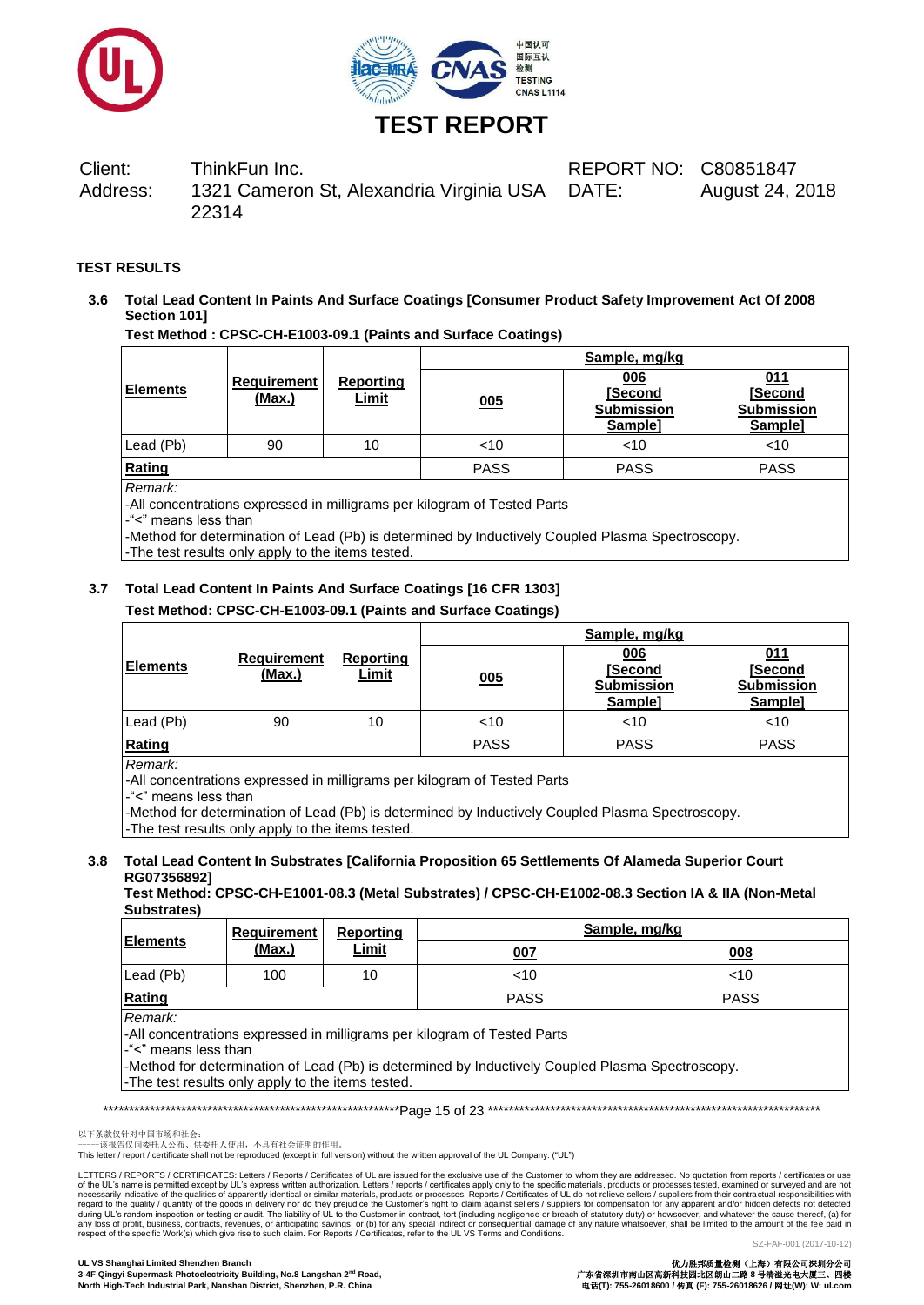



Client: ThinkFun Inc. REPORT NO: C80851847 Address: 1321 Cameron St, Alexandria Virginia USA 22314 DATE: August 24, 2018

### **TEST RESULTS**

**3.9 Total Lead Content In Paint And Surface Coatings [California Proposition 65 Settlements Of Alameda Superior Court RG07356892]**

**Test Method: CPSC-CH-E1003-09.1 (Paint or Surface Coatings)**

|                 |                              |                                  | Sample, mg/kg |                                                      |                                                             |  |  |
|-----------------|------------------------------|----------------------------------|---------------|------------------------------------------------------|-------------------------------------------------------------|--|--|
| <b>Elements</b> | <b>Requirement</b><br>(Max.) | <b>Reporting</b><br><b>Limit</b> | 005           | 006<br><b>Second</b><br><b>Submission</b><br>Sample] | <u>011</u><br><b>Second</b><br><b>Submission</b><br>Sample] |  |  |
| Lead (Pb)       | 90                           | 10                               | $<$ 10        | $<$ 10                                               | $<$ 10                                                      |  |  |
| Rating          |                              |                                  | <b>PASS</b>   | <b>PASS</b>                                          | <b>PASS</b>                                                 |  |  |
| Remark:         |                              |                                  |               |                                                      |                                                             |  |  |

-All concentrations expressed in milligrams per kilogram of Tested Parts

-"<" means less than

-Method for determination of Lead (Pb) is determined by Inductively Coupled Plasma Spectroscopy. -The test results only apply to the items tested.

### **3.10 Prohibition Of Children's Toys And Child Care Articles Containing Specified Phthalates [16 CFR 1307.3] Test Method : CPSC-CH-C1001-09.4**

|                                        |                           |                              |                           | Sample,%    |                                                      |                                                      |  |
|----------------------------------------|---------------------------|------------------------------|---------------------------|-------------|------------------------------------------------------|------------------------------------------------------|--|
| Analyte                                | CAS No.                   | <b>Requirement</b><br>(Max.) | <b>Reporting</b><br>Limit | 005         | 006<br><b>Second</b><br><b>Submission</b><br>Sample] | 011<br><b>Second</b><br><b>Submission</b><br>Sample] |  |
| Dibutyl Phthalate, DBP                 | 84-74-2                   | 0.1                          | 0.005                     | < 0.005     | < 0.005                                              | < 0.005                                              |  |
| Benzyl Butyl Phthalate, BBP            | 85-68-7                   | 0.1                          | 0.005                     | < 0.005     | < 0.005                                              | < 0.005                                              |  |
| Diethylhexyl Phthalate,<br><b>DEHP</b> | 117-81-7                  | 0.1                          | 0.005                     | < 0.005     | < 0.005                                              | < 0.005                                              |  |
| Diisononyl Phthalate, DINP             | 28553-12-0<br>/68515-48-0 | 0.1                          | 0.005                     | < 0.005     | < 0.005                                              | < 0.005                                              |  |
| Diisobutyl Phthalate, DIBP             | 84-69-5                   | 0.1                          | 0.005                     | < 0.005     | < 0.005                                              | < 0.005                                              |  |
| Dipentyl Phthalate, DPENP              | 131-18-0                  | 0.1                          | 0.005                     | < 0.005     | < 0.005                                              | < 0.005                                              |  |
| Di-n-hexyl Phthalate,<br><b>DHEXP</b>  | 84-75-3                   | 0.1                          | 0.005                     | < 0.005     | < 0.005                                              | < 0.005                                              |  |
| Dicyclohexyl Phthalate,<br><b>DCHP</b> | 84-61-7                   | 0.1                          | 0.005                     | < 0.005     | < 0.005                                              | < 0.005                                              |  |
| Rating                                 |                           |                              |                           | <b>PASS</b> | <b>PASS</b>                                          | <b>PASS</b>                                          |  |

*Remark:*

-All concentrations expressed in percentage (%)

-"<" means less than

-Method for determination of Phthalates are determined by Gas Chromatography Mass Selective Detector (GC-MSD)

-The test results only apply to the items tested.

*The test isn't in CNAS accreditation scope*

\*\*\*\*\*\*\*\*\*\*\*\*\*\*\*\*\*\*\*\*\*\*\*\*\*\*\*\*\*\*\*\*\*\*\*\*\*\*\*\*\*\*\*\*\*\*\*\*\*\*\*\*\*\*\*\*\*Page 16 of 23 \*\*\*\*\*\*\*\*\*\*\*\*\*\*\*\*\*\*\*\*\*\*\*\*\*\*\*\*\*\*\*\*\*\*\*\*\*\*\*\*\*\*\*\*\*\*\*\*\*\*\*\*\*\*\*\*\*\*\*\*\*\*\*\*

以下条款仅针对中国市场和社会: -----该报告仅向委托人公布、供委托人使用,不具有社会证明的作用。

This letter / report / certificate shall not be reproduced (except in full version) without the written approval of the UL Company. ("UL")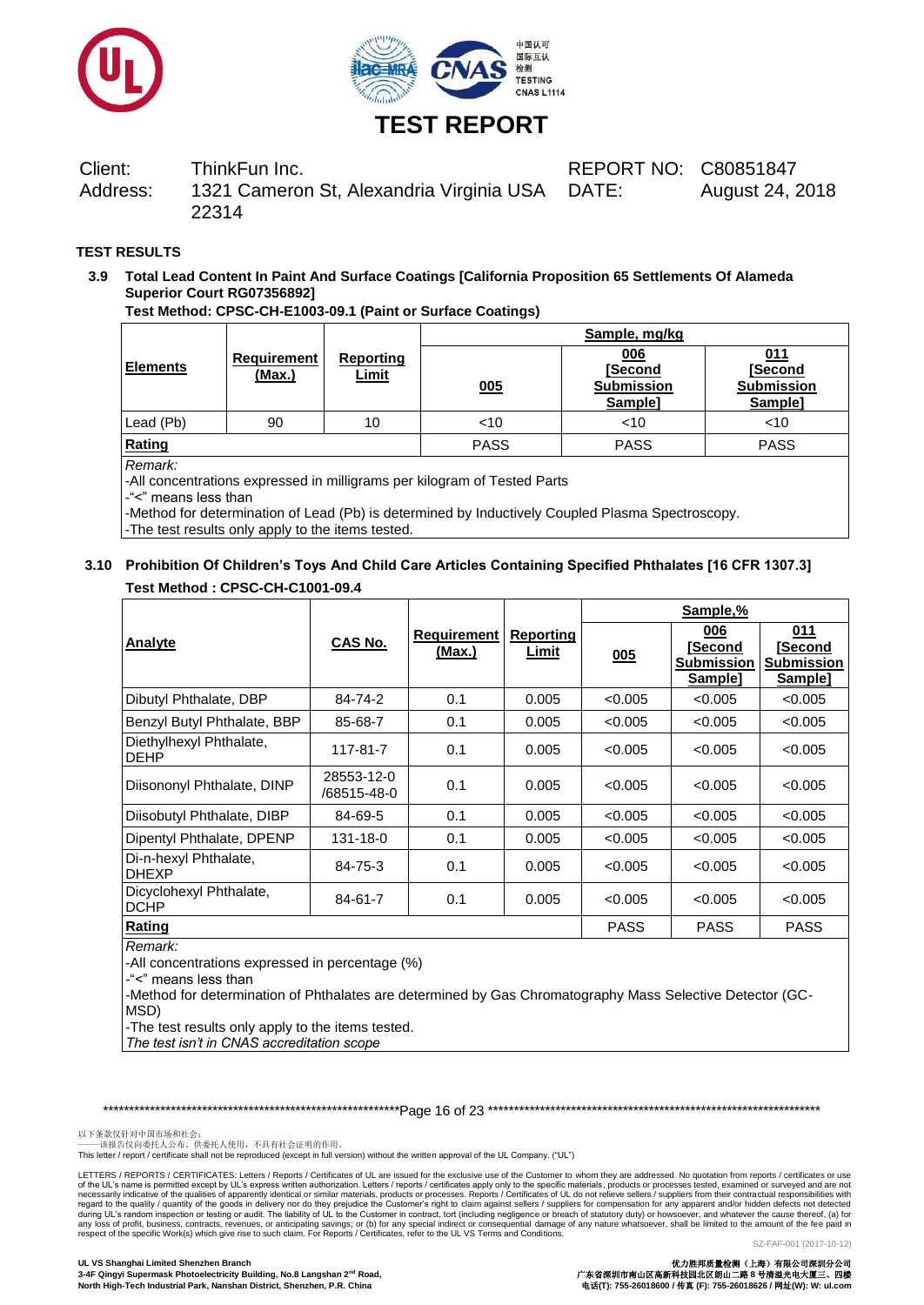



Client: ThinkFun Inc. REPORT NO: C80851847 Address: 1321 Cameron St, Alexandria Virginia USA 22314 DATE: August 24, 2018

#### **TEST RESULTS**

**3.11 Specific Substance In Surface Coatings [Canada Toys Regulations (SOR/2011-17), Toxicological Hazards, Section 23 With SOR/2016-195 & SOR/2016-302 Amendment] Test Method : Health Canada Product Safety Reference Manual, Book 5, Part B, Method C-03**

|               |                              |                           | Sample, mg/kg |                                                      |                                                             |  |  |  |
|---------------|------------------------------|---------------------------|---------------|------------------------------------------------------|-------------------------------------------------------------|--|--|--|
| Elements      | <b>Requirement</b><br>(Max.) | Reporting<br><b>Limit</b> | 005           | 006<br><b>Second</b><br><b>Submission</b><br>Sample] | 011<br><b>Second</b><br><b>Submission</b><br><b>Sample]</b> |  |  |  |
| Antimony (Sb) | 1000                         | 50                        | < 50          | $50$                                                 | < 50                                                        |  |  |  |
| Arsenic (As)  | 1000                         | 50                        | < 50          | < 50                                                 | $50$                                                        |  |  |  |
| Barium (Ba)   | 1000                         | 50                        | < 50          | < 50                                                 | < 50                                                        |  |  |  |
| Cadmium (Cd)  | 1000                         | 50                        | < 50          | < 50                                                 | < 50                                                        |  |  |  |
| Selenium (Se) | 1000                         | 50                        | < 50          | < 50                                                 | < 50                                                        |  |  |  |
| Rating        |                              |                           | <b>PASS</b>   | <b>PASS</b>                                          | <b>PASS</b>                                                 |  |  |  |

#### *Remark:*

-All concentrations expressed in milligrams per kilogram

-"<" means less than

-Method for determination of each soluble element present: Antimony(Sb), Arsenic(As), Barium(Ba), Cadmium(Cd) and Selenium(Se) are determined by Inductively Coupled Plasma Spectroscopy. -The test results only apply to the items tested.

#### **3.12 Total Lead And Mercury In Surface Coatings [Canada Toys Regulations (SOR/2011-17) With SOR/2016-195 & SOR/2016-302 Amendment, Toxicological Hazards, Section 23 And SOR/2016-193 Surface Coating Materials Regulations]**

#### **Test Method : Health Canada Product Safety Reference Manual, Book 5, Part B, Method C-02.2 & C-07**

|                                |                              |                           | Sample, mg/kg |                                                      |                                                                     |  |  |  |
|--------------------------------|------------------------------|---------------------------|---------------|------------------------------------------------------|---------------------------------------------------------------------|--|--|--|
| <b>Elements</b>                | Requirement<br><u>(Max.)</u> | Reporting<br><b>Limit</b> | 005           | 006<br><b>Second</b><br><b>Submission</b><br>Sample] | <u>011</u><br><b>Second</b><br><b>Submission</b><br><b>Sample</b> ] |  |  |  |
| Lead (Pb)                      | 90                           | 10                        | < 10          | < 10                                                 | < 10                                                                |  |  |  |
| Mercury (Hg)                   | 10                           | 10                        | < 10          | < 10                                                 | < 10                                                                |  |  |  |
| Rating<br>$\sim$ $\sim$ $\sim$ |                              |                           | <b>PASS</b>   | <b>PASS</b>                                          | <b>PASS</b>                                                         |  |  |  |

*Remark:*

-All concentrations expressed in milligrams per kilogram

-"<" means less than

-Method for determination of each element present: Lead (Pb) and Mercury (Hg) are determined by Inductively Coupled Plasma Mass Spectrometry.

-The test results only apply to the items tested.

\*\*\*\*\*\*\*\*\*\*\*\*\*\*\*\*\*\*\*\*\*\*\*\*\*\*\*\*\*\*\*\*\*\*\*\*\*\*\*\*\*\*\*\*\*\*\*\*\*\*\*\*\*\*\*\*\*Page 17 of 23 \*\*\*\*\*\*\*\*\*\*\*\*\*\*\*\*\*\*\*\*\*\*\*\*\*\*\*\*\*\*\*\*\*\*\*\*\*\*\*\*\*\*\*\*\*\*\*\*\*\*\*\*\*\*\*\*\*\*\*\*\*\*\*\*

以下条款仅针对中国市场和社会: -----该报告仅向委托人公布、供委托人使用,不具有社会证明的作用。

This letter / report / certificate shall not be reproduced (except in full version) without the written approval of the UL Company. ("UL")

LETTERS / REPORTS / CERTIFICATES: Letters / Reports / Certificates of UL are issued for the exclusive use of the Customer to whom they are addressed. No quotation from reports / certificates or use of the UL's name is permitted except by UL's express written authorization. Letters / reports / certificates apply only to the specific materials, products or processes tested, examined or surveyed and are not necessarily indicative of the qualities of apparently identical or similar materials, products or processes. Reports / Certificates of UL do not relieve sellers / suppliers from their contractual responsibilities with resp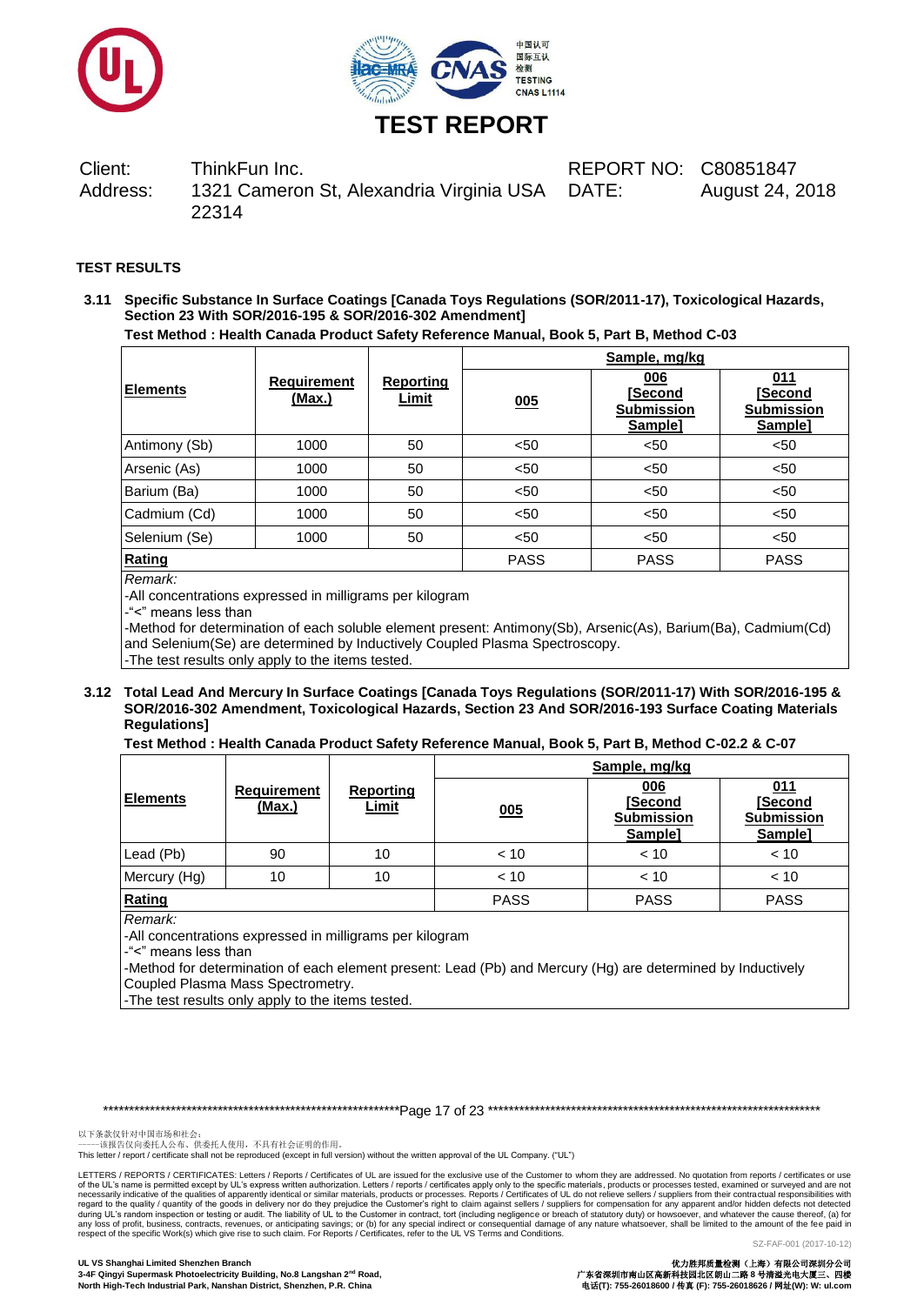



Client: ThinkFun Inc. REPORT NO: C80851847 Address: 1321 Cameron St, Alexandria Virginia USA 22314 DATE: August 24, 2018

### **TEST RESULTS**

**3.13 Total Phthalates Content In Toys And Child Care Articles [Phthalates Regulation SOR/2016-188 Phthalates Content]**

**Test Method : CPSC-CH-C1001-09.3**

|                                        |            |                                     |                           | Sample,%    |                                                            |                                                |  |
|----------------------------------------|------------|-------------------------------------|---------------------------|-------------|------------------------------------------------------------|------------------------------------------------|--|
| Analyte                                | CAS No.    | <b>Requirement</b><br><u>(Max.)</u> | Reporting<br><b>Limit</b> | 005         | 006<br><b>Second</b><br><b>Submission</b><br><b>Sample</b> | 011<br>[Second<br><b>Submission</b><br>Sample] |  |
| Dibutyl Phthalate, DBP                 | 84-74-2    | 0.1                                 | 0.005                     | < 0.005     | < 0.005                                                    | < 0.005                                        |  |
| Benzyl Butyl Phthalate, BBP            | 85-68-7    | 0.1                                 | 0.005                     | < 0.005     | < 0.005                                                    | < 0.005                                        |  |
| Diethylhexyl Phthalate,<br><b>DEHP</b> | 117-81-7   | 0.1                                 | 0.005                     | < 0.005     | < 0.005                                                    | < 0.005                                        |  |
| Diisononyl Phthalate, DINP             | 68515-48-0 | 0.1                                 | 0.005                     | < 0.005     | < 0.005                                                    | < 0.005                                        |  |
| Di-n-octyl Phthalate, DNOP             | 117-84-0   | 0.1                                 | 0.005                     | < 0.005     | < 0.005                                                    | < 0.005                                        |  |
| Diisodecyl Phthalate, DIDP             | 26761-40-0 | 0.1                                 | 0.005                     | < 0.005     | < 0.005                                                    | < 0.005                                        |  |
| Rating                                 |            |                                     |                           | <b>PASS</b> | <b>PASS</b>                                                | <b>PASS</b>                                    |  |

### *Remark:*

-All concentrations expressed in percentage (%)

-"<" means less than

-Method for determination of Phthalates are determined by Gas Chromtagraphy Mass Selective Detector (GC-MSD) -Vinyl in toys and child care articles need to determine DEHP, DBP, or BBP. Vinyl in any part of a toy or child care article that can be placed in the mouth of a child under four years of age: DINP, DIDP, or DNOP -The test results only apply to the items tested.

### **3.14 Total Heavy Metals In Packaging [94/62/EC]**

### **Test Method : In-house Method**

| <b>Elements</b>     | <b>Requirement</b> | <b>Reporting</b> | Sample, mg/kg |             |             |  |  |
|---------------------|--------------------|------------------|---------------|-------------|-------------|--|--|
|                     | (Max.)             | <b>Limit</b>     | 002           | 003         | 004         |  |  |
| Lead (Pb)           | 100                | 10               | $<$ 10        | < 10        | <10         |  |  |
| Cadmium (Cd)        | 100                | 5                | <5            | $<$ 5       | <5          |  |  |
| Chromium VI (Cr VI) | 100                | 10               | $<$ 10        | $<$ 10      | < 10        |  |  |
| Mercury (Hg)        | 100                | 5                | <5            | <5          | <5          |  |  |
| Sum                 | 100                | 30               | $30$          | $30$        | $30$        |  |  |
| Rating              |                    |                  | <b>PASS</b>   | <b>PASS</b> | <b>PASS</b> |  |  |

*Remark:*

-All concentrations expressed in milligrams per kilogram

-"<" means less than

-Method for determination of Lead (Pb), Cadmium(Cd), Chromium VI (Cr VI) and Mercury(Hg) are determined by Inductively Coupled Plasma Spectroscopy.

-The test results only apply to the items tested.

*The test isn't in CNAS accreditation scope*

\*\*\*\*\*\*\*\*\*\*\*\*\*\*\*\*\*\*\*\*\*\*\*\*\*\*\*\*\*\*\*\*\*\*\*\*\*\*\*\*\*\*\*\*\*\*\*\*\*\*\*\*\*\*\*\*\*Page 18 of 23 \*\*\*\*\*\*\*\*\*\*\*\*\*\*\*\*\*\*\*\*\*\*\*\*\*\*\*\*\*\*\*\*\*\*\*\*\*\*\*\*\*\*\*\*\*\*\*\*\*\*\*\*\*\*\*\*\*\*\*\*\*\*\*\*

以下条款仅针对中国市场和社会: -----该报告仅向委托人公布、供委托人使用,不具有社会证明的作用。

This letter / report / certificate shall not be reproduced (except in full version) without the written approval of the UL Company. ("UL")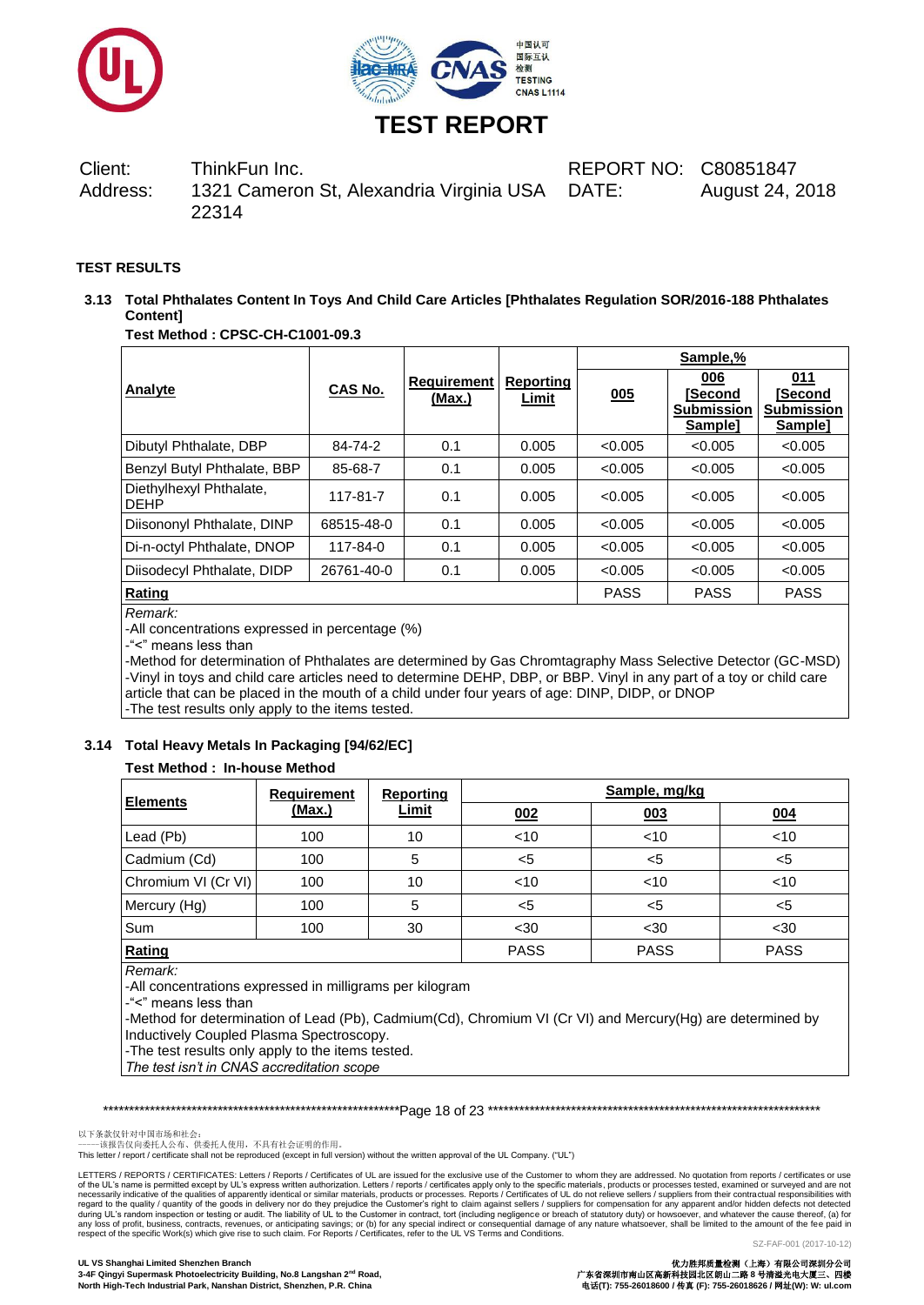



Client: ThinkFun Inc. REPORT NO: C80851847 Address: 1321 Cameron St, Alexandria Virginia USA 22314 DATE: August 24, 2018

### **TEST RESULTS**

### **3.15 Total Cadmium Content In Plastic [Point 23 Of The Annex XVII Of The Regulation (EC) No. 1907/2006 (REACH) With Further Amendment]**

### **Test Method : EN 1122:2001 Method B**

| <b>Elements</b> | Requirement            | Reporting | Sample, mg/kg |
|-----------------|------------------------|-----------|---------------|
|                 | <u>Limit</u><br>(Max.) |           | 007           |
| Cadmium (Cd)    | 100                    | 10        | 10<           |
| Rating          |                        |           | <b>PASS</b>   |

*Remark:*

-All concentrations expressed in milligrams per kilograms

-"<" means less than

-Method for determination of cadmium (Cd) is determined by Inductively Coupled Plasma Spectroscopy. -The test results only apply to the items tested.

### **3.16 Total Cadmium Content In Surface Coating [Point 23 Of The Annex XVII Of The Regulation (EC) No. 1907/2006 (REACH) With Further Amendment]**

**Test Method : In-house method reference with CPSC-CH-E1003-09.1**

|                 |                                     |                           | Sample, mg/kg |                                                                    |                                                             |  |  |
|-----------------|-------------------------------------|---------------------------|---------------|--------------------------------------------------------------------|-------------------------------------------------------------|--|--|
| <b>Elements</b> | <b>Requirement</b><br><u>(Max.)</u> | Reporting<br><b>Limit</b> | 005           | <u>006</u><br><b>Second</b><br><b>Submission</b><br><b>Sample1</b> | <u>011</u><br><b>Second</b><br><b>Submission</b><br>Sample] |  |  |
| Cadmium (Cd)    | 1000                                | 10                        | ~10           | $<$ 10                                                             | $<$ 10                                                      |  |  |
| Rating          |                                     |                           | <b>PASS</b>   | <b>PASS</b>                                                        | <b>PASS</b>                                                 |  |  |

*Remark:*

-All concentrations expressed in milligrams per kilograms

-"<" means less than

-Method for determination of cadmium (Cd) is determined by Inductively Coupled Plasma Spectroscopy.

-The test results only apply to the items tested.

*The test isn't in CNAS accreditation scope*

\*\*\*\*\*\*\*\*\*\*\*\*\*\*\*\*\*\*\*\*\*\*\*\*\*\*\*\*\*\*\*\*\*\*\*\*\*\*\*\*\*\*\*\*\*\*\*\*\*\*\*\*\*\*\*\*\*Page 19 of 23 \*\*\*\*\*\*\*\*\*\*\*\*\*\*\*\*\*\*\*\*\*\*\*\*\*\*\*\*\*\*\*\*\*\*\*\*\*\*\*\*\*\*\*\*\*\*\*\*\*\*\*\*\*\*\*\*\*\*\*\*\*\*\*\*

以下条款仅针对中国市场和社会: -----该报告仅向委托人公布、供委托人使用,不具有社会证明的作用。

This letter / report / certificate shall not be reproduced (except in full version) without the written approval of the UL Company. ("UL")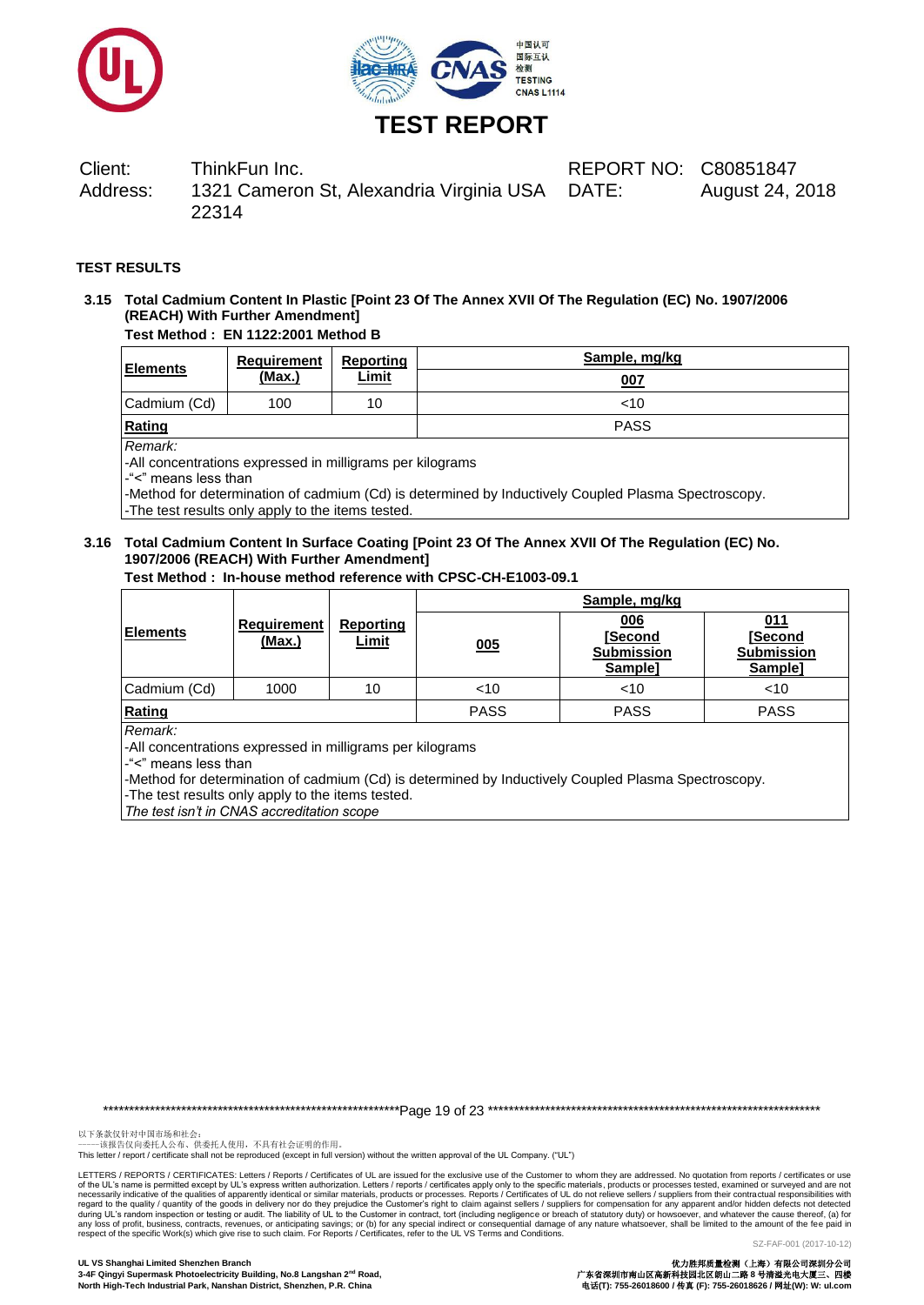



Client: ThinkFun Inc. REPORT NO: C80851847 Address: 1321 Cameron St, Alexandria Virginia USA 22314 DATE: August 24, 2018

### **TEST RESULTS**

#### **3.17 Total Phthalates Content In Toys And Child Care Articles [Point 51, 52 Of The Annex XVII Of The Regulation (EC) No. 1907/2006 (REACH) With Further Amendment] Test Method : CPSC-CH-C1001-09.3**

|                                        |                           |                       |                           | Sample,%    |                                         |                                                       |  |
|----------------------------------------|---------------------------|-----------------------|---------------------------|-------------|-----------------------------------------|-------------------------------------------------------|--|
| Analyte                                | <b>CAS No.</b>            | Requirement<br>(Max.) | <b>Reporting</b><br>Limit | 005         | 006<br>[Second<br>Submission<br>Sample] | 011<br>[Second<br><b>Submission</b><br><b>Sample]</b> |  |
| Dibutyl Phthalate, DBP                 | 84-74-2                   |                       | 0.005                     | < 0.005     | < 0.005                                 | < 0.005                                               |  |
| Benzyl Butyl Phthalate, BBP            | 85-68-7                   |                       | 0.005                     | < 0.005     | < 0.005                                 | < 0.005                                               |  |
| Diethylhexyl Phthalate,<br><b>DEHP</b> | 117-81-7                  | 0.1                   | 0.005                     | < 0.005     | < 0.005                                 | < 0.005                                               |  |
| Sum of DBP, BBP & DEHP                 |                           |                       | 0.005                     | < 0.005     | < 0.005                                 | < 0.005                                               |  |
| Diisononyl Phthalate, DINP             | 28553-12-0<br>/68515-48-0 |                       | 0.005                     | < 0.005     | < 0.005                                 | < 0.005                                               |  |
| Di-n-octyl Phthalate, DNOP             | 117-84-0                  | 0.1                   | 0.005                     | < 0.005     | < 0.005                                 | < 0.005                                               |  |
| Diisodecyl Phthalate, DIDP             | 26761-40-0/<br>68515-49-1 |                       | 0.005                     | < 0.005     | < 0.005                                 | < 0.005                                               |  |
| Sum of DINP, DNOP & DIDP               |                           |                       | 0.005                     | < 0.005     | < 0.005                                 | < 0.005                                               |  |
| Rating                                 |                           |                       |                           | <b>PASS</b> | <b>PASS</b>                             | <b>PASS</b>                                           |  |
| Remark:                                |                           |                       |                           |             |                                         |                                                       |  |

-All concentrations expressed in percentage (%)

-"<" means less than

-Method for determination of Phthalates are determined by Gas Chromtagraphy Mass Selective Detector (GC-MSD) -Toys and child care articles need to determine DEHP, DBP, or BBP. Component in any part of a toy or child care article that can be placed in the mouth of a child: DINP, DIDP, or DNOP

-The test results only apply to the items tested.

\*\*\*\*\*\*\*\*\*\*\*\*\*\*\*\*\*\*\*\*\*\*\*\*\*\*\*\*\*\*\*\*\*\*\*\*\*\*\*\*\*\*\*\*\*\*\*\*\*\*\*\*\*\*\*\*\*Page 20 of 23 \*\*\*\*\*\*\*\*\*\*\*\*\*\*\*\*\*\*\*\*\*\*\*\*\*\*\*\*\*\*\*\*\*\*\*\*\*\*\*\*\*\*\*\*\*\*\*\*\*\*\*\*\*\*\*\*\*\*\*\*\*\*\*\*

以下条款仅针对中国市场和社会: -----该报告仅向委托人公布、供委托人使用,不具有社会证明的作用。

This letter / report / certificate shall not be reproduced (except in full version) without the written approval of the UL Company. ("UL")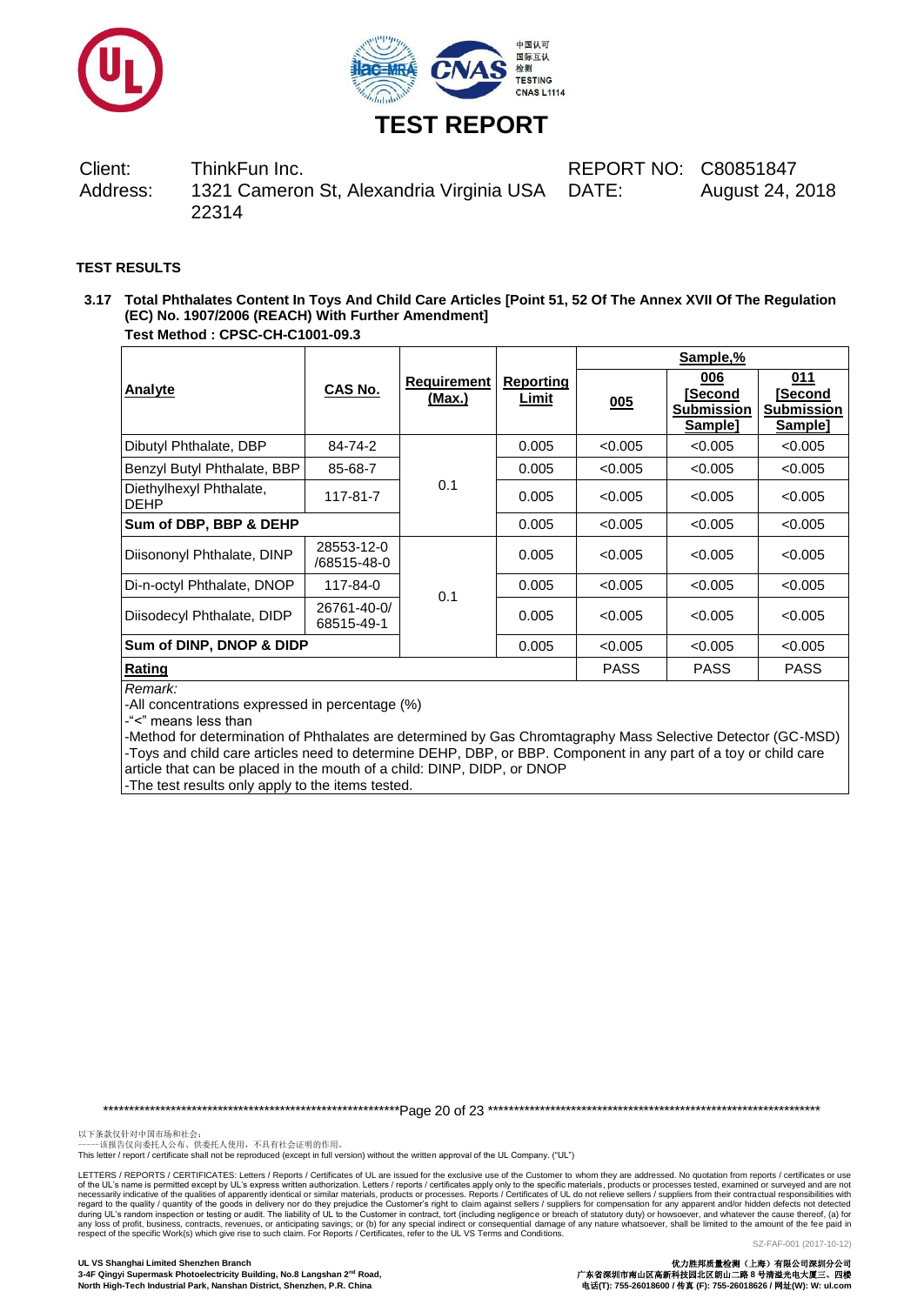



Client: ThinkFun Inc. REPORT NO: C80851847 Address: 1321 Cameron St, Alexandria Virginia USA 22314 DATE: August 24, 2018

#### **TEST RESULTS**

**3.18 Determination of Azo Colorants [Regulation (EC) No. 1907/2006 on REACH Annex XVII Item No. 43 And Appendix 8 As Amended By Commission Regulation (EC) No. 552/2009] Test Method : EN ISO 14362-1:2017 & EN ISO 14362-3:2017** 

| Analyte                                   | CAS No.        | Requirement | <b>Reporting</b> | Sample, mg/kg |
|-------------------------------------------|----------------|-------------|------------------|---------------|
|                                           |                | (Max)       | Limit            | $009 + 010$   |
| <b>With Xylene Extraction (Y/N)</b>       |                |             |                  | Y             |
| <b>BENZIDINE</b>                          | $92 - 87 - 5$  | 30          | 5                | $<$ 5         |
| 4-AMINODIPHENYL                           | $92 - 67 - 1$  | 30          | 5                | $<$ 5         |
| 4-CHLORO-O-TOLUIDINE                      | $95 - 69 - 2$  | 30          | 5                | $<$ 5         |
| 2-NAPHTHYLAMINE                           | $91 - 59 - 8$  | 30          | 5                | $<$ 5         |
| O-AMINOAZOTOLUENE                         | 97-56-3        | 30          | 5                | $<$ 5         |
| 5-NITRO-O-TOLUIDINE                       | $99 - 55 - 8$  | 30          | 5                | $5$           |
| 4-CHLOROANILINE                           | 106-47-8       | 30          | 5                | $<$ 5         |
| 4-METHOXY-M-<br>PHENYLENEDIAMINE          | 615-05-4       | 30          | 5                | $<$ 5         |
| $4,4'$ -<br><b>DIAMINODIPHENYLMETHANE</b> | 101-77-9       | 30          | 5                | $<$ 5         |
| 3,3'-DICHLOROBENZIDINE                    | $91 - 94 - 1$  | 30          | 5                | <5            |
| 3,3'-DIMETHOXYBENZIDINE                   | 119-90-4       | 30          | 5                | $<$ 5         |
| 3,3'-DIMETHYLBENZIDINE                    | 119-93-7       | 30          | 5                | $<$ 5         |
| 4,4'-METHYLENEDI-O-<br><b>TOLUIDINE</b>   | 838-88-0       | 30          | 5                | $<$ 5         |
| P-CRESIDINE                               | 120-71-8       | 30          | 5                | $<$ 5         |
| 4,4'-METHYLENE-BIS-(2-<br>CHLOROANILINE)  | $101 - 14 - 4$ | 30          | 5                | $<$ 5         |
| 4,4'-OXYDIANILINE                         | 101-80-4       | 30          | 5                | $<$ 5         |
| 4,4'-THIODIANILINE                        | 139-65-1       | 30          | 5                | $<$ 5         |
| O-TOLUIDINE                               | 95-53-4        | 30          | 5                | $<$ 5         |
| 2,4,5-TRIMETHYLANILINE                    | 137-17-7       | 30          | 5                | $<$ 5         |
| 4-METHYL-M-<br><b>PHENYLENEDIAMINE</b>    | 95-80-7        | 30          | 5                | $<$ 5         |
| O-ANISIDINE                               | $90-04-0$      | 30          | 5                | $<$ 5         |
| 4-AMINOAZOBENZENE                         | 60-09-3        | 30          | 5                | $<$ 5         |
| Rating                                    |                |             |                  | <b>PASS</b>   |

\*\*\*\*\*\*\*\*\*\*\*\*\*\*\*\*\*\*\*\*\*\*\*\*\*\*\*\*\*\*\*\*\*\*\*\*\*\*\*\*\*\*\*\*\*\*\*\*\*\*\*\*\*\*\*\*\*Page 21 of 23 \*\*\*\*\*\*\*\*\*\*\*\*\*\*\*\*\*\*\*\*\*\*\*\*\*\*\*\*\*\*\*\*\*\*\*\*\*\*\*\*\*\*\*\*\*\*\*\*\*\*\*\*\*\*\*\*\*\*\*\*\*\*\*\*

以下条款仅针对中国市场和社会: -----该报告仅向委托人公布、供委托人使用,不具有社会证明的作用。

This letter / report / certificate shall not be reproduced (except in full version) without the written approval of the UL Company. ("UL")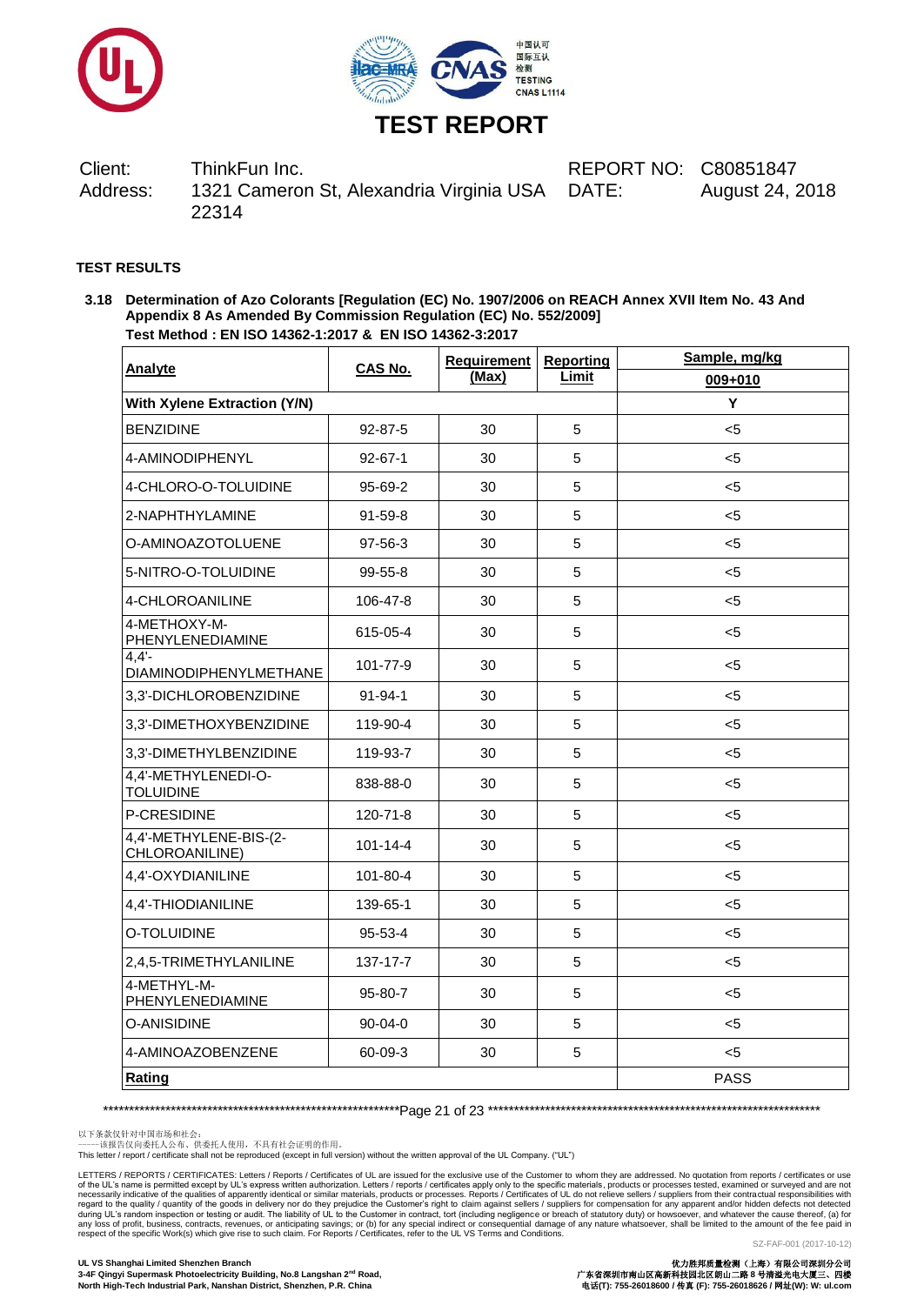



#### Client: ThinkFun Inc. REPORT NO: C80851847 Address: 1321 Cameron St, Alexandria Virginia USA 22314 DATE: August 24, 2018

### **TEST RESULTS**

| Remark:                                       |  |  |
|-----------------------------------------------|--|--|
| -All concentrations expressed in milligrams r |  |  |

ations expressed in milligrams per kilogram -"<" means less than ; "Y" means "Yes"; "N" means "No"

-Method for determination of Azo-derived amines are determined by GC-MSD and LC-DAD

-The test results only apply to the items tested.

-The following samples were not tested due to insufficient weight of samples (less than 0.2g):

-The following samples were not tested due to white colour:

Interpretation of test results:

(1) In the case of levels per amine component ≤ 30mg/kg

According to the analysis as carried out, azo colorants which can release one or more of certain listed amines by cleavage of their azo groups were not detected in the commodity submitted.

(2) In the case of levels per amine components > 30 mg/kg, the following statement should be marked i. 4-aminodiphenyl, 2-naphthylamine: The use of certain azo colorants cannot be reliably ascertained without additional information, e.g. the chemical structure of the colorants used. The product from which the sample was taken may have been coloured with colorants whose structures contain the amines but not azo bound. ii. 4-methoxy-m-phenylenediamine: The use of certain azo colorants cannot be reliably ascertained without additional information, e.g. the chemical structure of the colorants used. The product from which the sample was taken may been coloured with an azo colorant whose structure does not contain performed 4-methoxy-mphenylenediamine but 2-amino-4-nitroanisole; in the course of the analytical procedure, the azo colorant will release 2-amino-4-nitroanisole, which in turn will form 4-methoxy-m-phenylenediamine.

\*\*\*\*\*\*\*\*\*\*\*\*\*\*\*\*\*\*\*\*\*\*\*\*\*\*\*\*\*\*\*\*\*\*\*\*\*\*\*\*\*\*\*\*\*\*\*\*\*\*\*\*\*\*\*\*\*Page 22 of 23 \*\*\*\*\*\*\*\*\*\*\*\*\*\*\*\*\*\*\*\*\*\*\*\*\*\*\*\*\*\*\*\*\*\*\*\*\*\*\*\*\*\*\*\*\*\*\*\*\*\*\*\*\*\*\*\*\*\*\*\*\*\*\*\*

以下条款仅针对中国市场和社会: -----该报告仅向委托人公布、供委托人使用,不具有社会证明的作用。

This letter / report / certificate shall not be reproduced (except in full version) without the written approval of the UL Company. ("UL")

LETTERS / REPORTS / CERTIFICATES: Letters / Reports / Certificates of UL are issued for the exclusive use of the Customer to whom they are addressed. No quotation from reports / certificates or use of the UL's name is permitted except by UL's express written authorization. Letters / reports / certificates apply only to the specific materials, products or processes tested, examined or surveyed and are not necessarily indicative of the qualities of apparently identical or similar materials, products or processes. Reports / Certificates of UL do not relieve sellers / suppliers from their contractual responsibilities with resp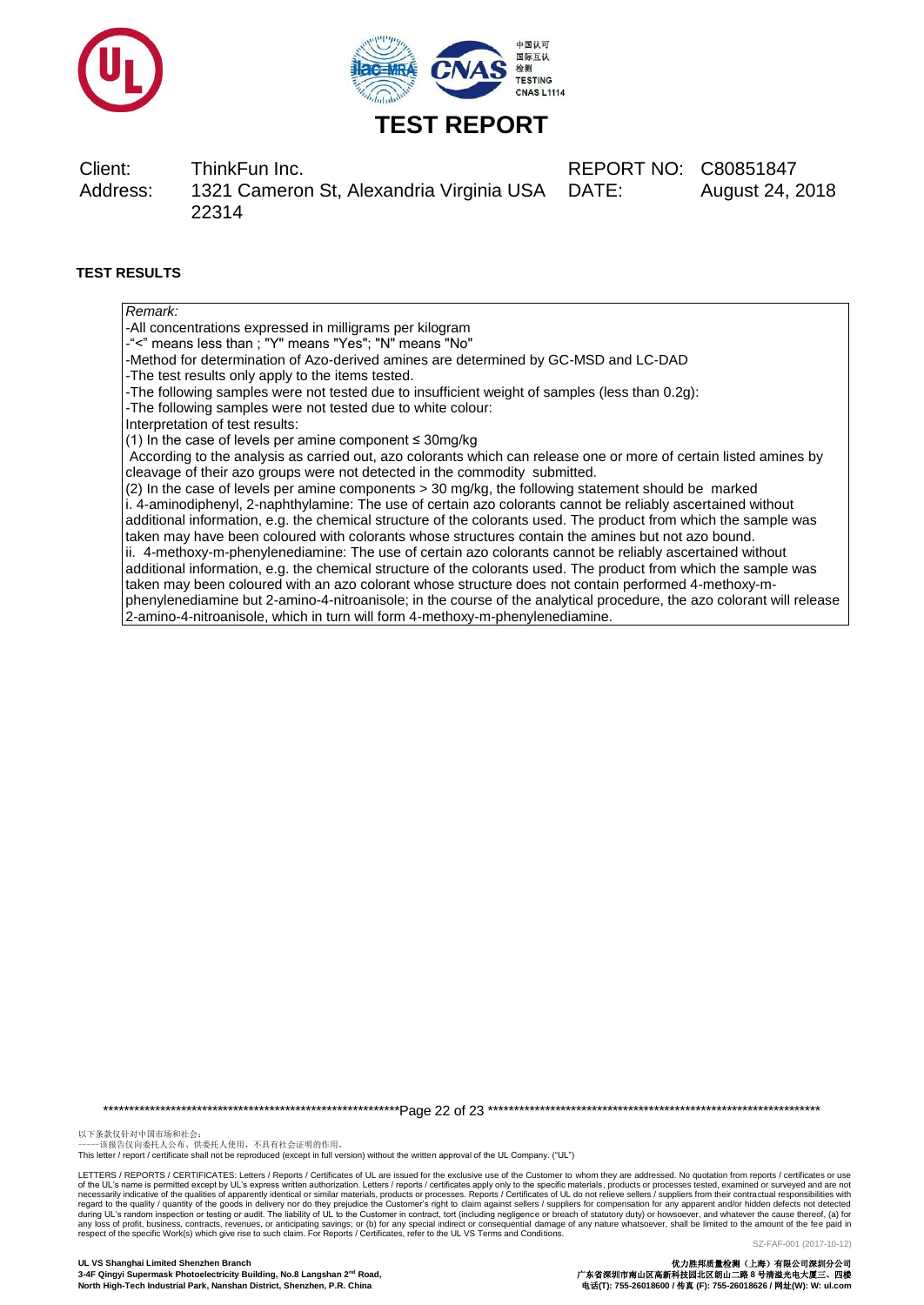



Client: ThinkFun Inc. REPORT NO: C80851847 Address: 1321 Cameron St, Alexandria Virginia USA 22314 DATE: August 24, 2018

**Product Photo:**





\*\*\*\*\*\*\*\*\*\* THE END \*\*\*\*\*\*\*\*\*\*

\*\*\*\*\*\*\*\*\*\*\*\*\*\*\*\*\*\*\*\*\*\*\*\*\*\*\*\*\*\*\*\*\*\*\*\*\*\*\*\*\*\*\*\*\*\*\*\*\*\*\*\*\*\*\*\*\*Page 23 of 23 \*\*\*\*\*\*\*\*\*\*\*\*\*\*\*\*\*\*\*\*\*\*\*\*\*\*\*\*\*\*\*\*\*\*\*\*\*\*\*\*\*\*\*\*\*\*\*\*\*\*\*\*\*\*\*\*\*\*\*\*\*\*\*\*

以下条款仅针对中国市场和社会: -----该报告仅向委托人公布、供委托人使用,不具有社会证明的作用。

This letter / report / certificate shall not be reproduced (except in full version) without the written approval of the UL Company. ("UL")